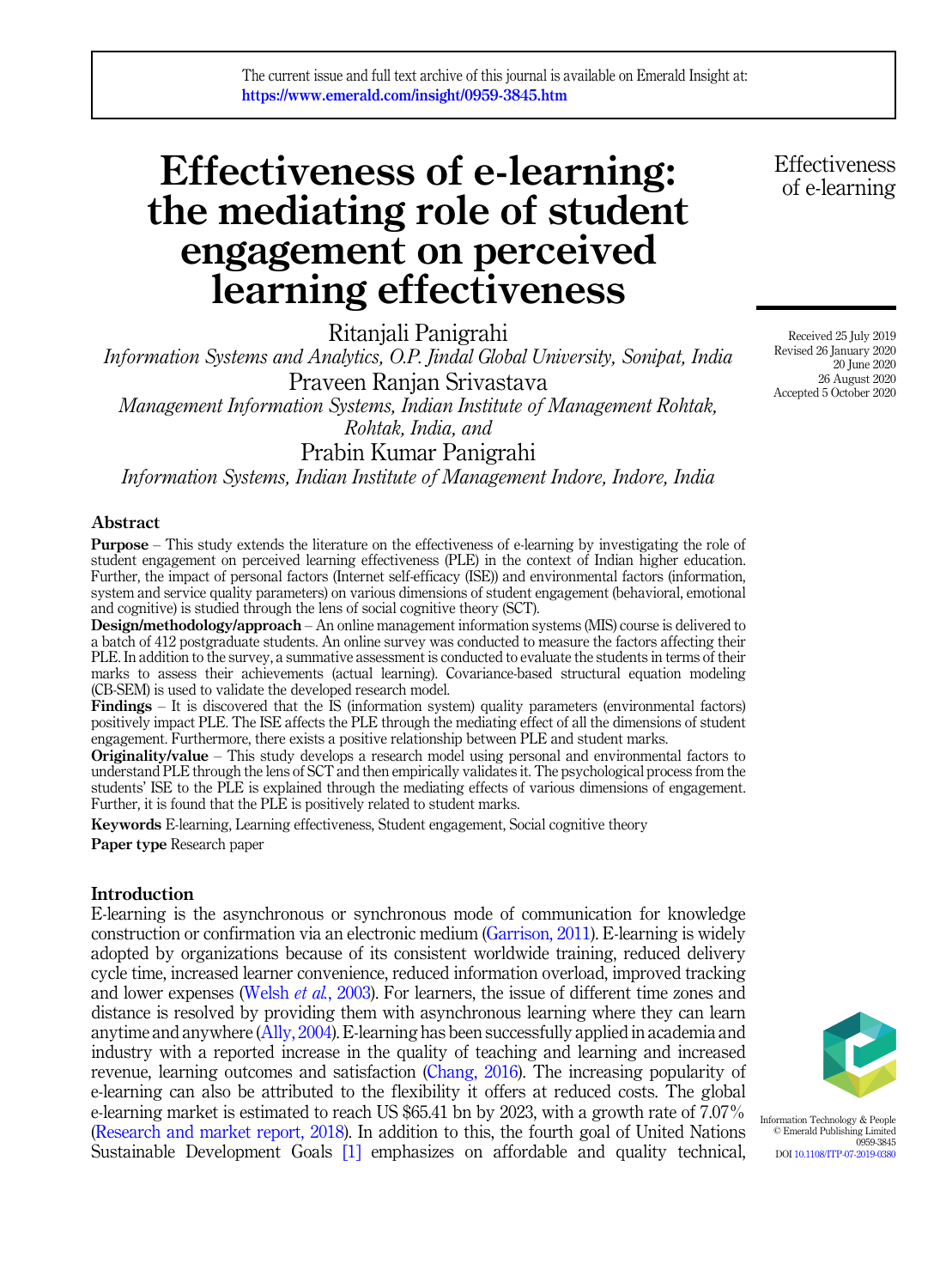vocational and tertiary education by 2030, and e-learning can emerge as an option to resolve the primary problems in higher education such as access, quality and affordability (Yeld, 2016). With the advancements in Internet technology, more and more organizations are investing in e-learning with an aim to improve their learning outcomes, one of which is learning effectiveness. Learning effectiveness can be defined as the degree to which the learning outcomes are achieved. Studies, for example, Kankanhalli *et al.* (2011), have found that there is a positive correlation between the learning effectiveness and actual marks. Once the factors that impact learning effectiveness are identified, we can model and validate their relationships.

The underlying difference between traditional classroom education (face-to-face) and e-learning is the environment in which students learn. While in a traditional classroom, learning activities are more or less restricted in the physical classroom, in e-learning platforms, students enjoy the benefit of learning asynchronously anytime and from anywhere. E-learning can be classified based on the purpose of education or professional training. The former is used by educational institutions such as schools, colleges and universities, and the participants obtain degrees or diplomas. The latter is generally used by individuals for building or upgradation of skill set(s) or by business organizations/corporate as a part of their professional training programs initiatives. Although there are some similarities in terms of increasing the cost-effectiveness of learning, accessibility, affordability and the delivery method (use of platforms such as mobiles, cloud, etc.), there exist some differences with regard to the purpose (knowledge creation vs sharing) or context of learning (target groups, pedagogy, assessment, etc.).

The ever-increasing popularity of e-learning has captured the attention of several researchers to study its effectiveness. Most research on the subject measures effectiveness in terms of pre- and posttests (Broadbent, 2017; Reychav and McHaney, 2017). However, research on developing and validating a model to understand the factors affecting perceived learning effectiveness (PLE) is limited. Facilitating e-learning alone does not guarantee the required learning outcomes. The participation of learners is essential to achieve the required level of outcomes. Student engagement is one of the predominant antecedents of learning outcomes (Hu and Hui, 2012; Rashid and Asghar, 2016). Moreover, the literature suggests that the engagement construct is multifaceted, encompassing behavioral, emotional and cognitive dimensions (Fredricks *et al.*, 2004). Although studies, for example, Hu and Hui (2012), have investigated the effect of engagement on PLE, there is limited research on the effect of different dimensions of engagement on PLE in the e-learning environment.

According to the social cognitive theory (SCT), personal and environmental factors contribute to an individual's behavior (Bandura, 1986). In an e-learning environment, the students learn over the Internet. Thus, Internet self-efficacy (ISE) plays a significant role in student learning. Although ISE positively affects Internet use (Eastin and LaRose, 2000), which further affects student engagement (Rashid and Asghar, 2016), the relationship from ISE to student engagement is scantly researched. Furthermore, it is essential to understand the psychological process from ISE to PLE through mediation, which can provide insights into how ISE impacts PLE. The delivery of course content occurs on the e-learning platform where the information system acts as the students' immediate learning environment. Since the system plays an interface between the learning materials and the end learners, the system's quality parameters are critical in achieving satisfaction and use intentions (Delone and McLean, 2003). Although several researchers have studied the IS (information system) quality parameters to understand the use intentions (Almarashdeh, 2016; Mohammadi, 2015), the role of IS quality parameters to understand the student engagement is underresearched even though a relationship exists between engagement and use intentions (Hussein and Hassan, 2017).

ITP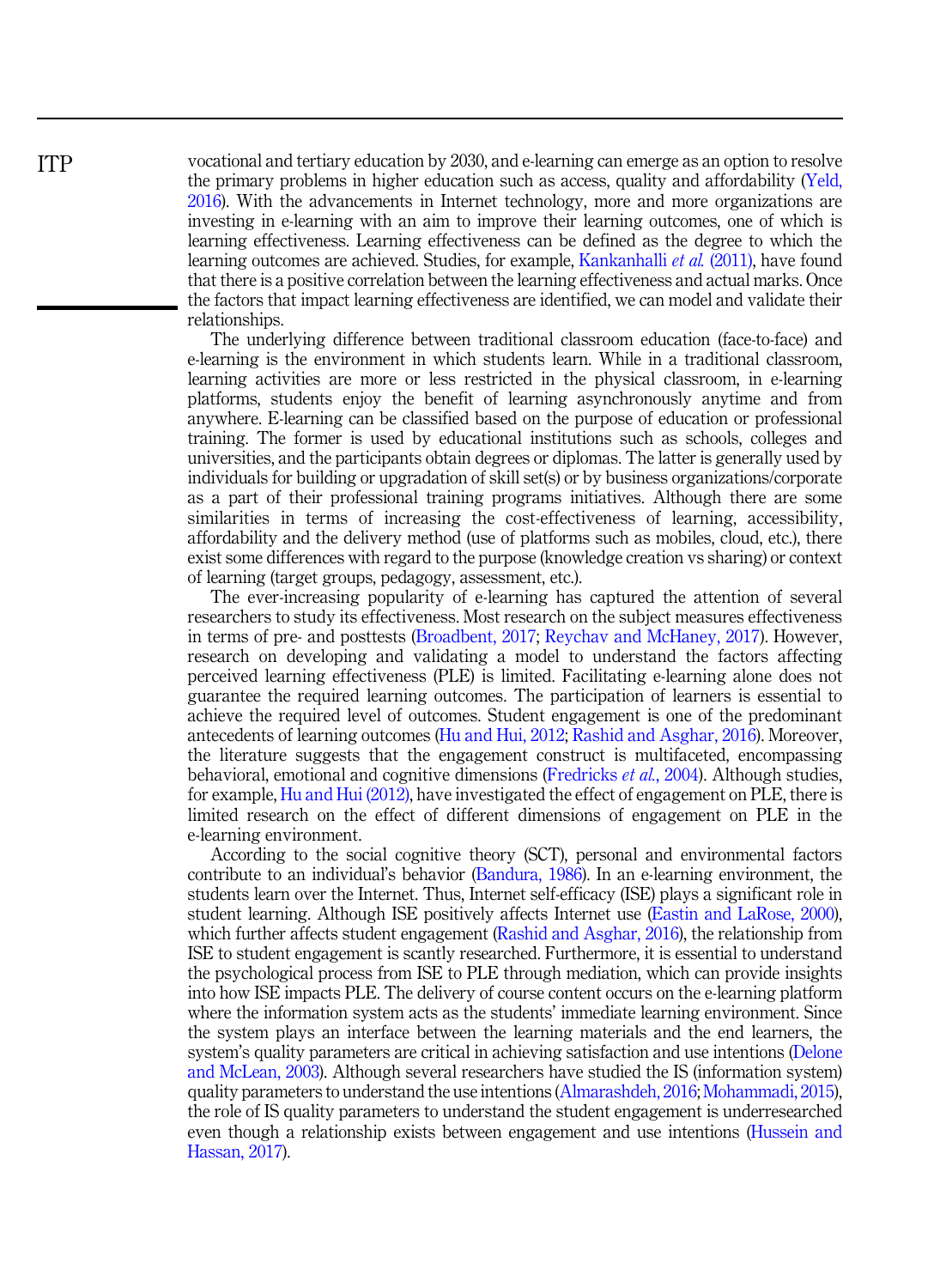Therefore, the objective of our study is to understand the role of various dimensions of engagement on PLE and the relationship between PLE and student marks in an e-learning environment. Further, we also aim to investigate the role of personal and environmental factors on the behavior of an individual (in our case, student engagement). By using the SCT, we develop a conceptual model for learning effectiveness. The conceptual model is validated using structural equation modeling (SEM) on the collected data.

The organization of the paper is as follows: Section 2 presents the theoretical foundation. Section 3 develops the conceptual model and formulates the hypotheses. Section 4 presents the research methodology followed by data analysis and results in section 5. Further, the results are discussed in section 6, followed by theoretical and practical implications and limitations in sections 7 and 8, respectively.

# Theoretical foundation

The drivers for the extensive use of e-learning are accessibility, affordability and quality content (Barteit *et al.*, 2020). The growth and popularity of e-learning depend on its use by educators and learners across the globe. The demand of e-learning is because of the learning innovations in various educational fields such as health and engineering (Rodrigues *et al.*, 2019), analytics dashboard applications for feedback to support learning regulation (Sedrakyan *et al.*, 2020), artificial intelligence–based assessment (Cruz-Benito *et al.*, 2019) and so on. The supply of e-learning is carried out by various content developers, open education resources (OER), open courseware (OCW) and so on. Apart from meeting the demand and supply of e-learning, a conducive environment or ecosystem or the environmental enablers such as industry acceptance of e-learning, government policies, cloud platforms, m-learning, virtual environments (simulation, games, etc.), social media are vital for the success in e-learning. The availability of mobile technology and OER resolves the problems related to accessibility and affordability for anyone who wants to learn and enhances the interactions in online collaborations (Ally and Prieto-Blazquez, 2014). The proper integration of gamification with e-learning in higher education has a positive impact on motivation, engagement, satisfaction and better academic achievement for practical assignments (De-Marcos *et al.*, 2014).

#### *Learning effectiveness*

The ever-evolving e-learning landscape has necessitated the need to assess the quality of the accreditation as traditional quality measurement practices cannot do justice to the new webbased climate (Blicker, 2005). The quality of an online course can be assessed by measuring the effectiveness of e-learning. Learning effectiveness is defined as the degree to which the learning outcomes are achieved (Blicker, 2005). "Learning outcomes are statements of what a learner is expected to know, understand and/or be able to demonstrate after completion of a process of learning" (ECTS Users' Guide, 2005, p. 47). The focus on the learning outcomes to understand student achievements is primarily due to the paradigm shift from teachercentered to learner-centered learning methods (Ziliukas and Katiliute, 2015). According to Kennedy (2006), learning outcomes focus on the learner's achievements and what they can demonstrate at the end of a course or activity rather than the expectations of the instructor. The literature suggests that behavioral intentions lead to actual behaviors (Agudo-Peregrina *et al.*, 2014; Renaud and Van Biljon, 2008). Further, there is a positive correlation between the learning effectiveness and actual grades (Kankanhalli *et al.*, 2011). Therefore, measuring the learning outcomes is beneficial for various stakeholders, such as students, instructors, academic advisors, accreditation agencies and so on, to achieve defined learning outcomes (Mahajan and Singh, 2017).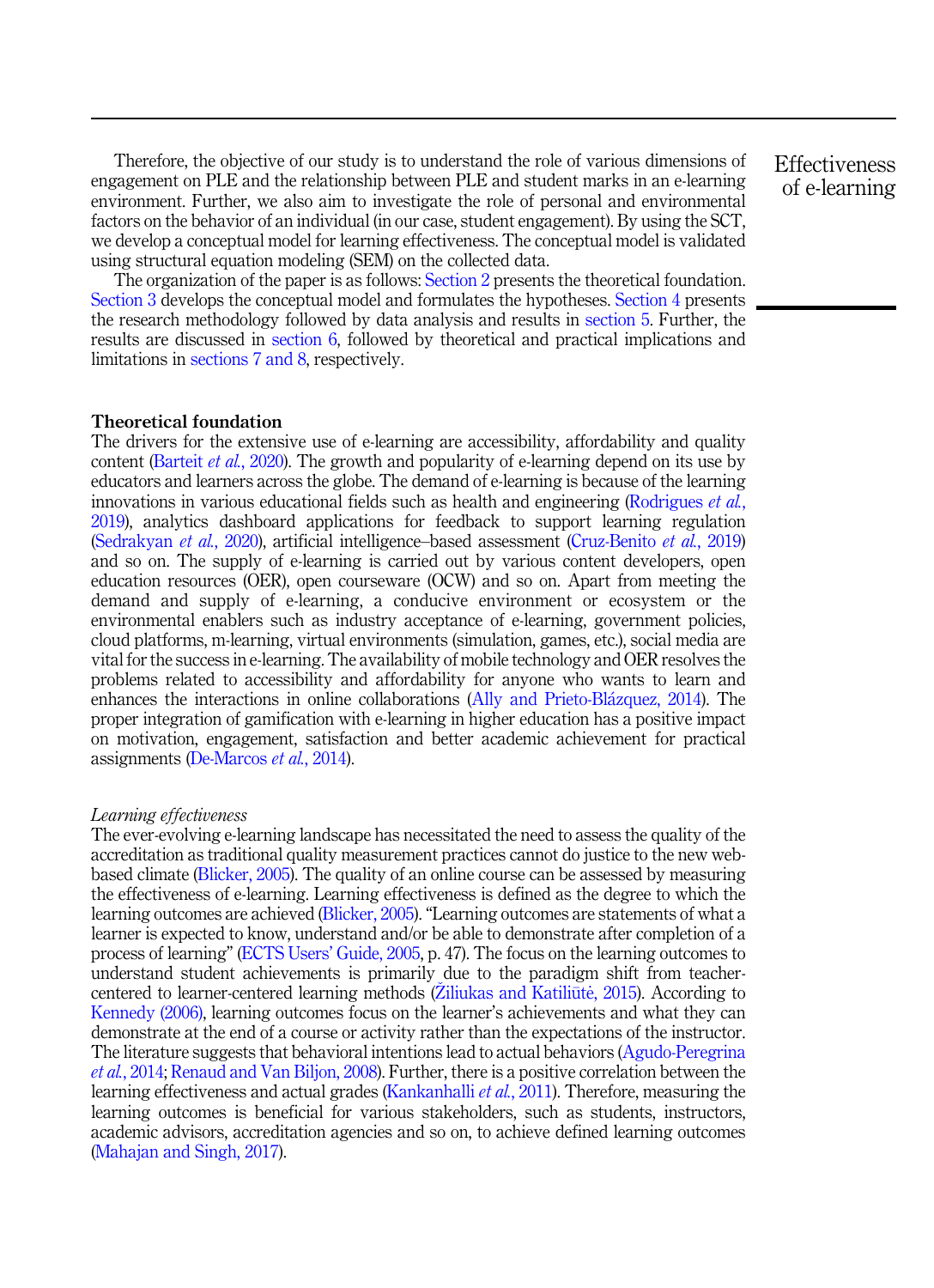# ITP

Several researchers have measured learning effectiveness in terms of comparing whether e-learning performs better than traditional face-to-face learning (Cavanaugh and Jacquemin, 2015; Walczak and Taylor, 2018). However, there are limited studies on the factors affecting the learning effectiveness from a theoretical perspective (Gamiz-Sanchez *et al.*, 2016; Pradana and Amir, 2016; Shin and Kang, 2015). Understanding the factors affecting learning effectiveness benefits not only the e-learning providing organizations but also the students because both stakeholders can use them to optimize learning outcomes.

### *Social cognitive theory*

The SCT draws a triadic relationship between personal, environmental and behavioral aspects of human beings (Bandura, 1986). The roots of SCT lie in the social learning theory (Bandura, 1978), where individuals learn from observing and imitating others. The SCT explores human behavior in the learning context (Wagner*et al.*, 2010). SCT presents a central role to cognitive, vicarious, self-regulatory and self-reflective processes (Bandura, 2009). Human beings have an exceptional capacity for symbolization, which acts as a powerful tool for understanding the environment and creating and regulating environmental events that touch all aspects of their lives. The external influences or experiences affect human behavior through cognitive processes that guide for judgment and action of individuals. The selfregulation of motivation, affect and action functions through the set internal standards and evaluative reaction to an individual's own behavior (Bandura, 2009). Individuals are not just agents of action but self-examiners of their functioning. The ability of self-reflection and adequacy of one's thoughts and actions is one of the distinct attributes in SCT. People cannot live in individual autonomy; rather, they work together or learn from others to obtain what they cannot achieve on their own. Both cognitive factors and environmental factors affect human behavior (Wood and Bandura, 1989). The environment people select and create can have some influence on their lives. People undertake activities or environments they believe themselves capable of managing, whereas people tend to avoid activities or environments they consider that will exceed their capabilities (Wood and Bandura, 1989).

Conventionally, a learning environment consisted of physical and social environments in a classroom setting. Cognitive factors and environmental factors affect the learner's behavior and performance (Wu *et al.*, 2010). Piccoli *et al.* (2001) have expanded the conventional definition of the learning environment by providing five dimensions of environmental factors – technology, content, interaction, learner control and learning model in the virtual learning environment context. SCT is also widely applied with established validity by several researchers in the e-learning context (Chen, 2014; Jin *et al.*, 2015; Wang and Lin, 2007; Zhang *et al.*, 2012). According to SCT, individuals learn from the consequences of their own actions and also those of others' actions. Consequently, they develop understandings or capabilities by observing others and through their own actions. The interaction between the personal and the environmental factors contributes to the behavior (in our case, engagement) of an individual. In an e-learning system, the IS used to deliver course content acts as the immediate environment of the users that influences their ability to complete the required behavior. Although the SCT is used to predict continuation intention, knowledge contribution behavior and so on, its use to understand PLE is underresearched. Thus, in this study, we aim to understand the phenomena of PLE using the theoretical lens of SCT.

# Conceptual model and hypothesis development

#### *Effect of engagement in e-learning*

Several studies state that students' educationally purposeful activities or practices are the single best predictors of their academic development (Kuh, 2009; Pascarella and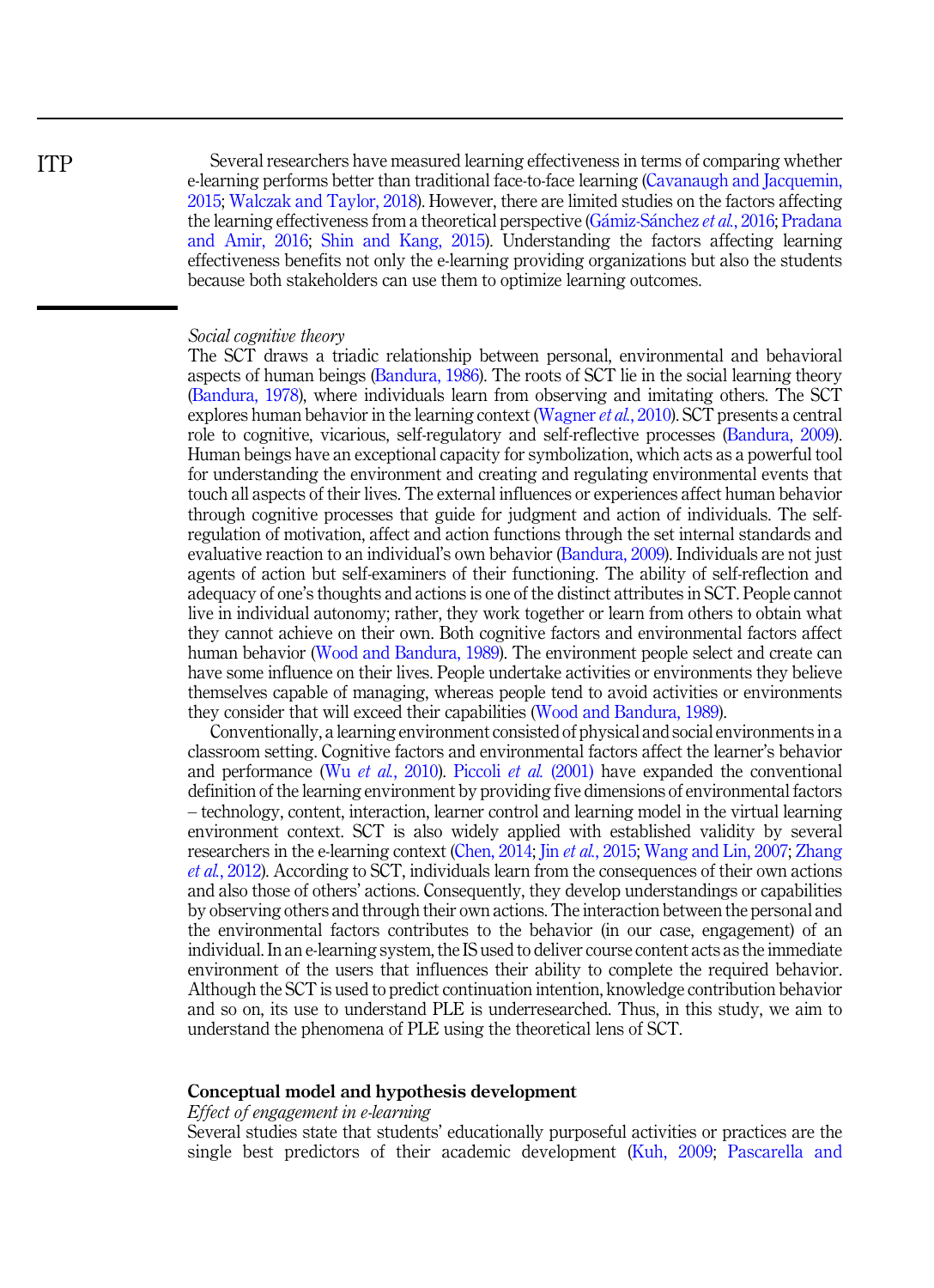Terenzini, 2005). These practices or activities encourage student engagement and promote learning (Hu and Kuh, 2002). Engagement is found to be a crucial antecedent for learning outcomes (Hu and Hui, 2012). Academic engagement refers to the quality of the effort, which students make to perform well and achieve desired outcomes (Hu and Kuh, 2002). It is found that active users and high levels of interaction (forums, video lectures/course) predict grades (Sinha and Cassell, 2015; Pérez-Sanagustín *et al.*, 2016). Further, research also suggests that the nature of engagement is multifaceted and includes three dimensions of engagement – behavioral, emotional and cognitive (Fredricks *et al.*, 2004). The behavioral engagement (BEng) focuses on participation, which includes following rules, classroom norms, positive conduct, active attendance, homework completion, involvement in cocurricular activities and so on. (Fredricks *et al.*, 2004). Emotional engagement (EEng) focuses on affective reactions in the classroom. This includes interest, enjoyment, sense of belongingness, students' willingness to participate and so on. Cognitive engagement (CEng) draws on the concept of psychological investment in learning. It involves students' willingness to go beyond minimum course requirements and prefer challenges (Kuh, 2009). Here, students are selfregulated and strategic toward achieving desired learning outcomes (Fredricks *et al.*, 2004).

The multidimensional engagement construct is found to positively impact academic outcomes (Hu and Hui, 2012; Kuh, 2009). The behavioral norms of the BEng dimension, such as active attendance, following classroom norms, completing homework and so on, are critical for achieving positive academic outcomes (Kuh, 2008). Regularity is related to performance. First, regular students follow the course structure and hence, achieve higher attainment. Second, having high regularity in class positively impacts certain factors internal to the students, that is, motivation, commitment and learning strategies (Boroujeni *et al.*, 2016). There is evidence that when students are not emotionally engaged in their academic life, they tend to be at risk for poor academic outcomes (Hirschfield and Gasper, 2011). The CEng that draws on the psychological investment of the students toward achieving desired learning outcomes is crucial as students go beyond the minimum course requirements, set the learning goals and seek the challenge to increase competence (Kuh, 2009). Therefore, the effort and strategy used by the students to achieve the desired outcome positively impact the academic outcomes. Furthermore, in technology-mediated learning, student engagement positively impacts academic performance through self-directed learning (Rashid and Asghar, 2016). A study by Hu and Hui (2012) finds that learning engagement has a positive effect on PLE. From the literature, it is observed that the multidimensional engagement construct is studied in education (Fredricks *et al.*, 2004). However, the effect of each dimension, individually, on PLE has received little research attention. Hence, we hypothesize that engagements are positively related to PLE. The conceptual model is presented in Figure 1.

*H1a, b, c.* Behavioral, emotional and cognitive engagements are positively related to PLE in an e-learning environment.

#### *Effects of personal factors in e-learning*

The personal factor, which is the internal belief of an individual toward performing the task, influences the behavior. Self-efficacy is widely used as a personal factor in the SCT framework. It is defined as "People's judgments of their capabilities to organize and execute courses of action required to attain designated types of performances" (Bandura, 1986, p. 94). It does not in itself represent the actual skills and capabilities, rather a belief of individuals to perform or execute a skill. Although self-efficacy is commonly confused with motivational constructs, such as outcome expectations, self-control and perceived control, it is distinct in terms of specificity and close association to performance tasks and is a better predictor of academic performance (Zimmerman, 2000). Numerous studies have identified self-efficacy as one of the predominant indicators of student motivation, learning and performance (Robbins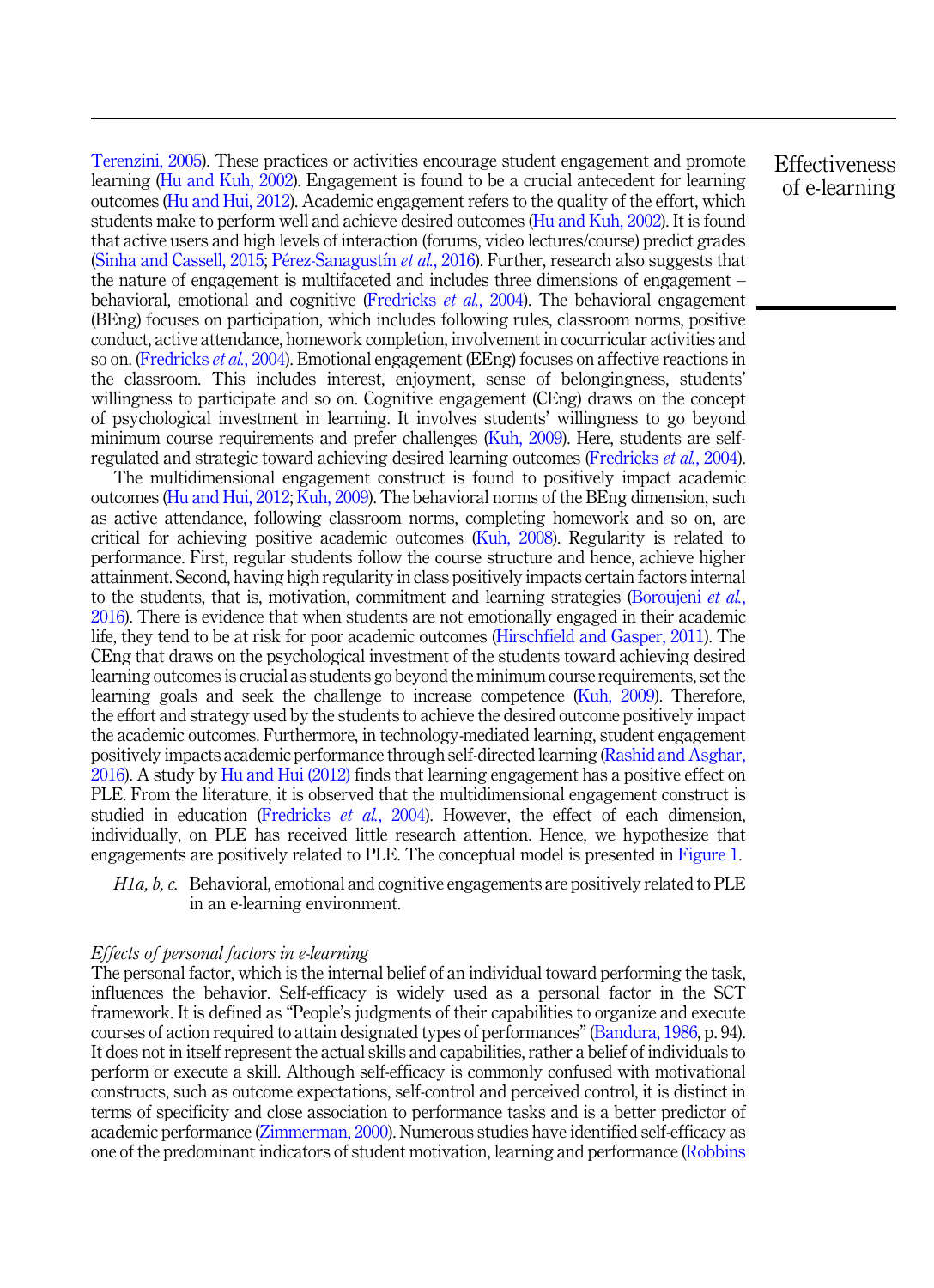

*et al.*, 2004; Zimmerman, 2000). Besides, self-efficacy is derived from four principal sources of information – performance accomplishments, vicarious experience, verbal persuasion and physiological states (Bandura, 1977). The predictors of self-efficacy consist of various dimensions of social learning, that is, individuals learn from others in a social environment by imitating others (vicarious learning).

Many researchers have applied the SCT framework to understand the behavior of individuals in e-learning environments. The user's self-presentation has a positive impact on online knowledge contribution behavior (Jin *et al.*, 2015). Additionally, studies have used selfefficacy as a personal factor to understand the intention to continue participation in e-learning systems (Zhang *et al.*, 2012). With a self-regulated learning view of SCT, Wang and Lin (2007) suggest that students with higher levels of motivation apply effective strategies and respond appropriately to the environment demands in a web-based learning environment. Self-efficacy is also found to be one of the critical factors impacting students' stickiness in a web-based learning environment (Chen, 2014) and also determines the learning outcome expectations. Pellas (2014) identifies the predictors such as self-efficacy, metacognitive self-regulation and self-esteem for engagement construct (behavioral, emotional and cognitive) in virtual world scenarios. Furthermore, perceived self-efficacy affects the intention to use blogs (Ifinedo, 2017). Computer self-efficacy is defined as "a judgement of one's capability to use a computer"(Compeau and Higgins, 1995, p. 192) and has a significant effect on perceived ease of use and behavioral intention to use (Hsia *et al.*, 2014), and it also determines the learning engagement (Chen, 2017). On the contrary, Sun and Rueda (2012) opine that computer self-efficacy is not related to any of the engagement variables in the distance learning context. However, studies, for example, Chaudhary *et al.* (2012a) and Chaudhary *et al.* (2012b), find that self-efficacy positively affects work engagement in the Indian context.

E-learning consists of an additional component of learning, that is, the Internet, unlike traditional classroom learning. ISE is defined as "the belief in one's capability to organize and execute Internet actions required to produce given attainments" (Eastin and LaRose, 2000, p. 1), and it is crucial for the students using e-learning platforms because they primarily learn over the Internet. Therefore, the comfortableness with the Internet plays a major role in student learning. ISE determines Internet use (Eastin and LaRose, 2000), and Internet use is found to be positively related to student engagement (Rashid and Asghar, 2016). Thus, the following hypotheses are proposed.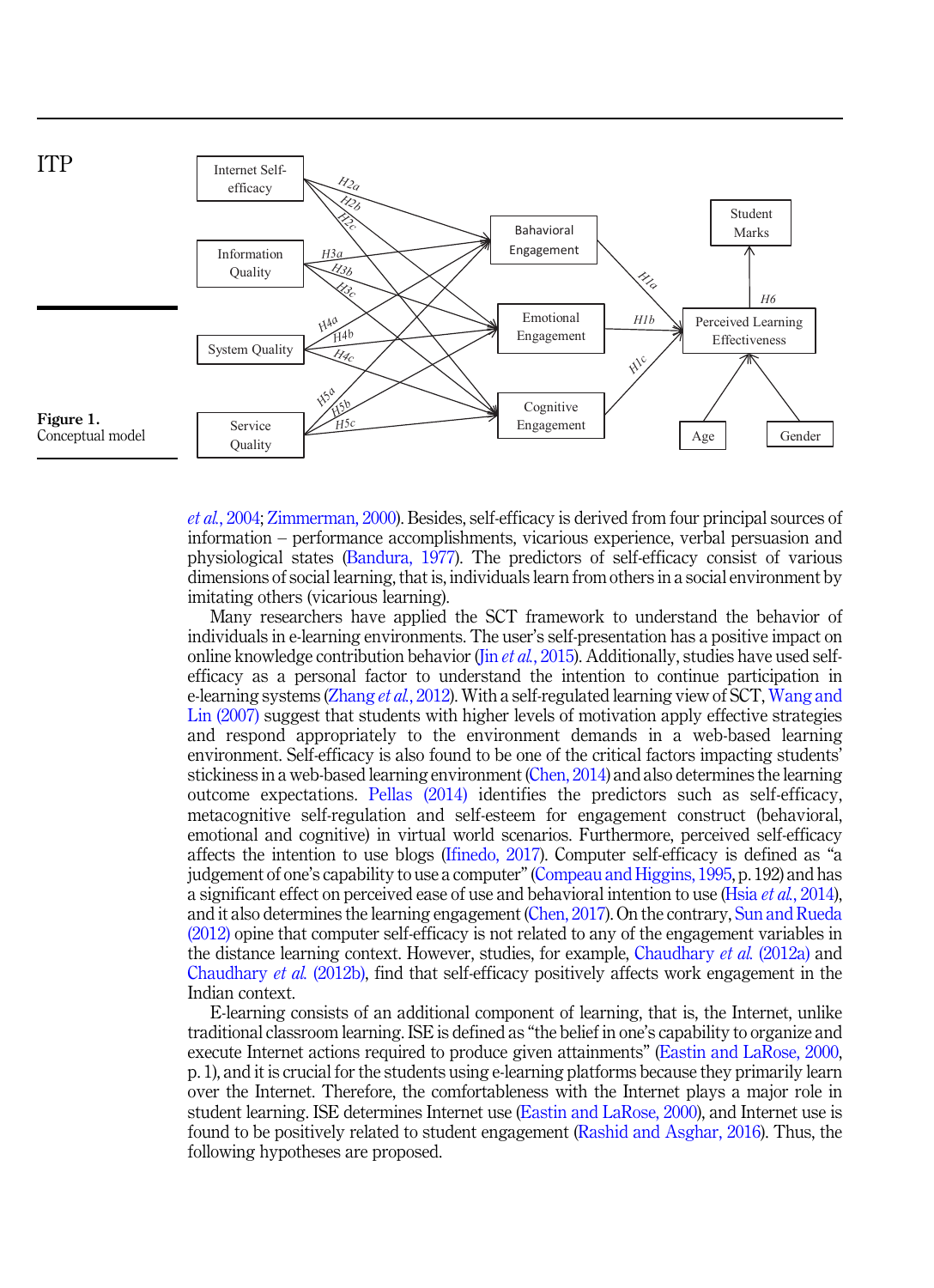*H2a, b, c.* ISE is positively related to behavioral, emotional and cognitive engagement in an e-learning environment.

**Effectiveness** of e-learning

# *Effects of environmental factors in e-learning*

Environmental factors constitute the external environment of the individual, which influences their ability to complete a task. In an e-learning system, the information system used to deliver course content acts as the immediate environment of the users. The design or environmental dimensions of a virtual learning environment are technology, content, learning model, learner control and interaction (Piccoli *et al.*, 2001). The IS success model developed by Delone and McLean (2003) identifies the role of information quality (InfQ), system quality (SysQ) and service quality (SerQ) on user satisfaction and usage intentions/ use. Building on the work of Shanon and Weaver (1949) on communications, and the work of Mason (1978) on measuring information output, DeLone and McLean (1992) define the factors of IS success. Each level of information processing has a measure associated with it, for example, the technical level or production of the information is associated with SysQ, and the semantic level or the product itself is associated with the InfQ. The emergence of end-user computing resulted in the addition of the service provider's role to the existing role of information provider in IS organizations. This resulted in the addition of SerQ in addition to the information and system quality in the DeLone and McLean's IS success model to measure the success of information systems (Delone and McLean, 2003).

The IS success model is used by several researchers in the context of e-learning for identifying the relationship of IS quality parameters with satisfaction and continuous use of information systems. For example, the perceived InfQ, SerQ and knowledge quality has a positive impact on user satisfaction, knowledge adoption and continuation intention to consume and provide information in virtual communities (Zheng *et al.*, 2013; Chou *et al.*, 2015). Dong *et al.* (2016) use an integrated model with SCT and IS success to explain the knowledge-sharing behavior in knowledge management systems (KMS). The content quality affects KMS self-efficacy, which, in turn, determines the knowledge-sharing intention. The perceived SysQ, InfQ, SerQ and computer self-efficacy affect the students' behavioral intentions to use e-learning websites and instructor satisfaction in e-learning and distance learning context (Chang and Tung, 2008; Mohammadi, 2015; Almarashdeh, 2016; Pituch and Lee, 2006). System characteristics and digital material features are identified as critical success factors impacting students' stickiness in a web-based learning environment (Chen, 2014). The InfQ and SysQ have a significant effect on satisfaction in both self-paced tools and instructor–student interactive e-learning tools (Hsieh and Cho, 2011). The InfQ, SysQ, support SerQ and instructor quality have a positive relationship with user beliefs such as perceived usefulness, confirmation and flow. These beliefs lead to satisfaction and continuance intention (Cheng, 2014). Technology, educational content, motivation and attitude significantly influence an employee's e-learning satisfaction (Navimipour and Zareie, 2015).

Several studies have identified that IS quality parameters are important for predicting continuation intention (Mohammadi, 2015) and that a relationship exists between continuation intention and engagement (Hussein and Hassan, 2017); however, the role of IS quality parameters on engagement is understudied. Therefore, a positive relationship is established between IS quality factors and engagement.

- *H3, b, c.* InfQ is positively related to behavioral, emotional and cognitive engagement in an e-learning environment.
- *H4a, b, c.* SysQ is positively related to behavioral, emotional and cognitive engagement in an e-learning environment.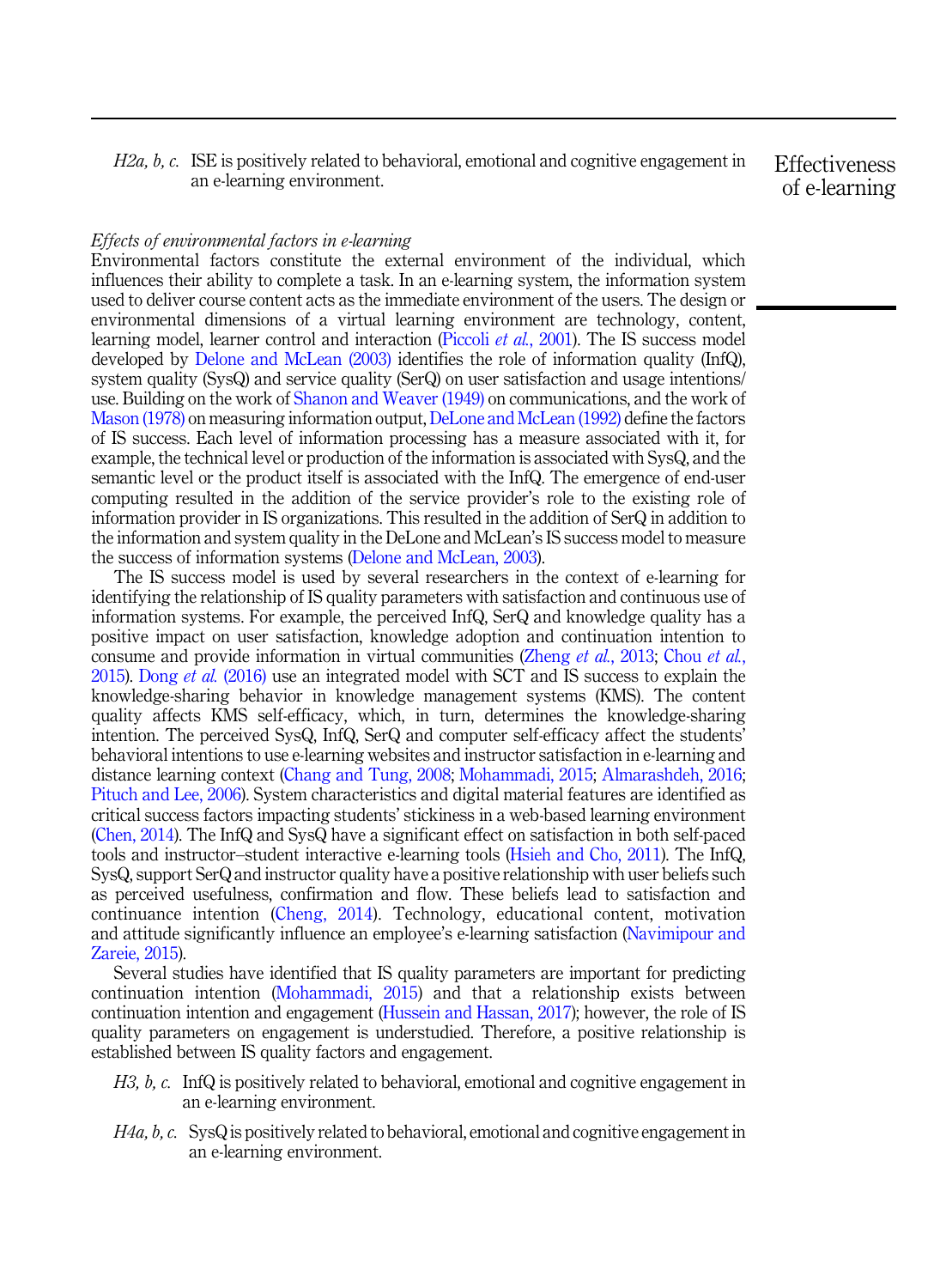# *H5a, b, c.* SerQ is positively related to behavioral, emotional and cognitive engagement in an e-learning environment.

Numerous studies have found that intention for a behavior leads to the actual behavior (Agudo-Peregrina *et al.*, 2014; Renaud and Van Biljon, 2008). The self-efficacy, which is the belief of an individual to organize and execute certain courses of action to achieve desired outcomes, leads to the actual competence and academic performance (Baartman and Ruijs, 2011; Hong *et al.*, 2015; Robbins *et al.*, 2004; Zimmerman, 2000). Moreover, there is a positive correlation between the learning effectiveness and actual grades (Kankanhalli *et al.*, 2011). Thus, we propose the following hypothesis.

*H6.* PLE is positively related to student marks in an e-learning environment.

Literature suggests that the role of gender and age are significant in the effectiveness of e-learning (Islam *et al.*, 2011). Females perceive that they learn more than male students in an e-learning context (Rovai and Baker, 2005). While investigating a particular relationship, it is important to control for other extraneous variables that might affect the relationship of our interest. Identification and control of such variables are essential to ensure the generalizability of the empirical results. Therefore, this paper develops and validates a model for PLE while controlling for age and gender.

Literature suggests that students' self-efficacy significantly affects achievement and is a better predictor of academic performance (Hong *et al.*, 2015; Robbins *et al.*, 2004; Zimmerman, 2000). The self-efficacy in using technology is positively related to the academic grade of students in an e-learning context (Wang *et al.*, 2013). However, ISE, which is an individual's psychological state, might not directly impact the PLE because the psychological state does not in itself represent a behavior, rather a determining factor of the behavior (Bandura, 1986). Wan *et al.* (2012) use SCT in organizational settings and posit that virtual competence affects cognitive outcomes and skill developments via self-regulated learning. Further, studies have posited that self-efficacy positively affects academic performance through student engagement (Chen, 2017). The study also finds that work engagement fully mediates the relationship between computer self-efficacy and learning performance in a job for students. There is also evidence of the mediating effect of student engagement on the positive relationship between technology use and academic performance (Rashid and Asghar, 2016).

It is apparent from the literature that the research on the mediating effect of various dimensions of engagement on the positive relationship between ISE and PLE is limited. Since the engagement construct is multifaceted, including behavioral, emotional and cognitive dimensions, it is of great significance to understand the psychological process that occurs from students' ISE to PLE through the mediation of the engagement construct. Therefore, the following hypotheses are proposed.

*H7a, b, c.* Behavioral, cognitive emotional engagement mediates the positive effect of ISE on PLE in an e-learning environment.

#### Research method

#### *Participants and procedure*

An online management information systems (MIS) course is delivered for a batch of 412 postgraduate students. The course was provided in a fully online learning mode through multimedia formats such as text files, pdfs and video lectures. A section of frequently asked questions was provided with answers for clarification regarding the e-learning course. The SerQ constituted resources, faculty and admin staff, technical support, the accessibility of resources and the responsiveness from admin and technical support for the e-learning course

ITP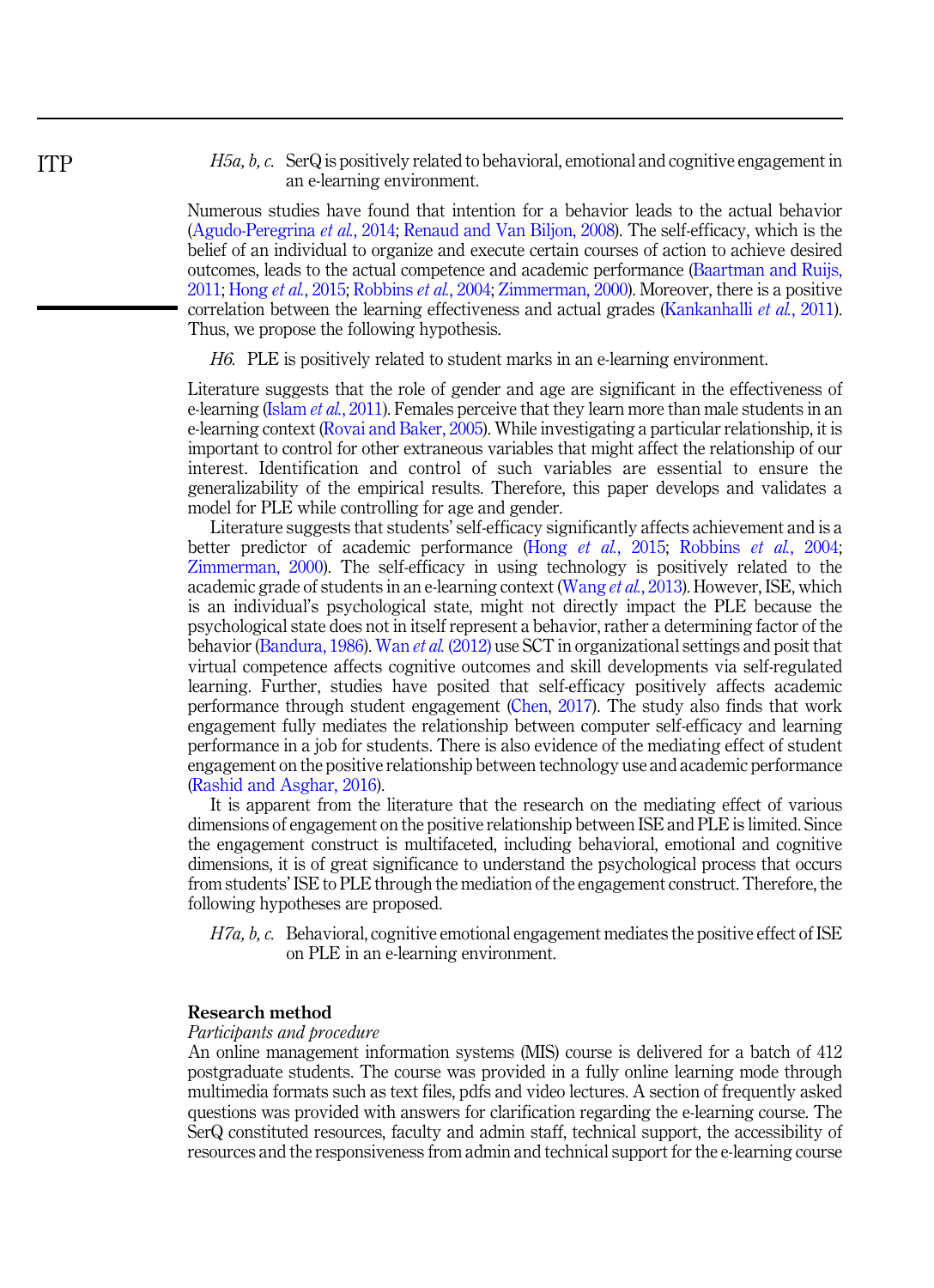to help the students in case they face any problems. The institution help desk provided tollfree technical support for issues related to connectivity, hardware and software. The responsiveness included the quick turnaround time on questions and the effort and readiness to help students to solve their problems. The emails regarding any support were responded in a reasonable amount of time.

After the course completion, an online survey was conducted to measure the factors affecting PLE. In addition to the survey, a summative assessment is conducted to grade the students to demonstrate their achievements (actual learning). For the assessment, quiz, term exam and assignment are used. Revised Bloom's Taxonomy is used for designing the questions for the quiz  $(20\% \text{ weightage})$ , term exam  $(60\% \text{ weightage})$  and assignment  $(20\% \text{ weightage})$ weightage) (Krathwohl and Anderson, 2009). For the quiz, multiple-choice questions and fill in the blanks are used; for term exam, matching, short answers, concept maps and open questions are used; for the assignment, practice exercises and problem-solving questions are used. It is made sure that the questions designed follow Bloom's six different levels of learning, which are knowledge, understanding, application, analysis, synthesis and evaluation.

The participants were assured that their responses would be treated as confidential. The sample size followed the recommended size between 30 and 460 (Wolf *et al.*, 2013) and contained 49.76% males and 50.24% females. The majority of participants (50.73%) were in the age group of 20–25 years, 43.69% were in the age group of 26–30 years and the remaining 5.58% were in the age group of 31–35 years. The demographic characteristics of the sample are presented in Table 1.

#### *Measurement development*

To measure the latent constructs in our model, we borrow the instruments from the literature. Since the questionnaire was developed in different contexts – both culturally and environmentally, a pretest was conducted to ensure that there were no unanticipated difficulties (Alreck and Settle, 1995). We conducted pretesting with 30 students who had experience in e-learning. After a discussion with the participants, we modified the questionnaire in the e-learning context to simplify some terms and remove ambiguities. The measurement sources are presented in Table 2 with the study, item, description and item codes. All the items are measured using a five-point Likert scale (where  $1 =$  strongly disagree and  $5 =$  strongly agree). The ISE scale is borrowed from Easting and LaRose (2000), which has eight items. The IS quality parameters (information, system and service quality) scale is borrowed from Cheng (2014) with four, four and three items, respectively. In order to measure various types of engagement, the engagement scale is borrowed from Fredricks *et al.* (2004). The behavioral, emotional and cognitive engagement subscales consist of five, six and eight items, respectively. The PLE scale is borrowed from Wan *et al.* (2008) with five items. Additionally, we also check for the reliability of the instruments with Cronbach's alpha values of 0.92 (ISE), 0.896 (InfQ), 0.829 (SysQ), 0.879 (SerQ), 0.939 (BEng), 0.925 (EEng), 0.911 (CEng) and 0.875 (PLE).

|        |           | Number of participants | Percentage of participants % |                 |
|--------|-----------|------------------------|------------------------------|-----------------|
| Gender | Male      | 205                    | 49.76                        |                 |
|        | Female    | 207                    | 50.24                        |                 |
| Age    | $20 - 25$ | 209                    | 50.73                        | Table 1.        |
|        | $26 - 30$ | 180                    | 43.69                        | Demographic     |
|        | $31 - 35$ | 23                     | 5.58                         | characteristics |

**Effectiveness** of e-learning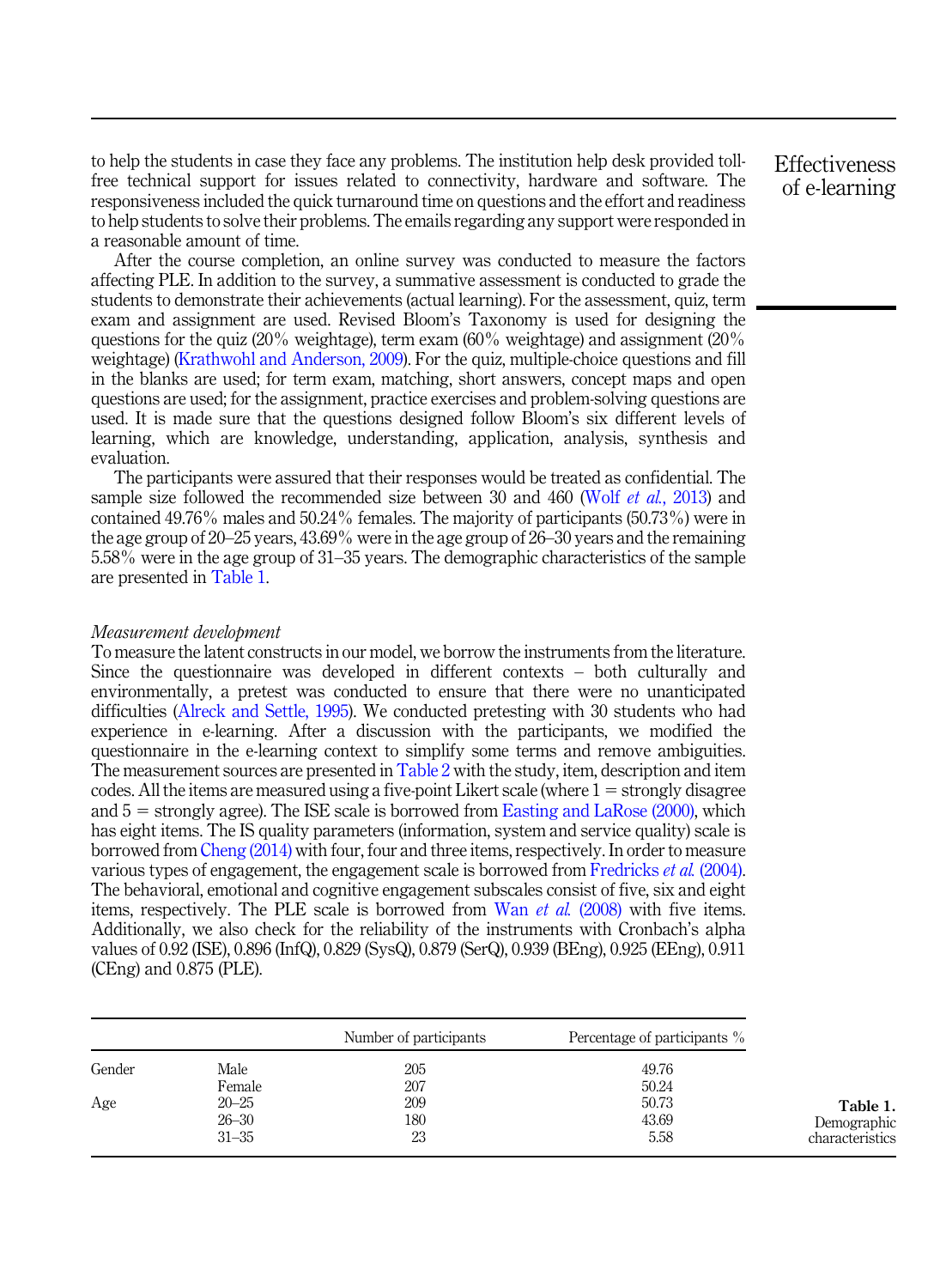|                                 | Study                         | <b>Item</b>                         | Description                                                                                                                                                                                                                                 | Item<br>code    |
|---------------------------------|-------------------------------|-------------------------------------|---------------------------------------------------------------------------------------------------------------------------------------------------------------------------------------------------------------------------------------------|-----------------|
|                                 | Eastin and<br>LaRose $(2000)$ | Internet self-efficacy              | It focuses on whether the individuals are confident in<br>understanding the hardware and software,<br>troubleshooting, gathering the data on the Internet,<br>carrying out online discussions, etc.                                         | <b>ISE</b>      |
|                                 | Cheng $(2014)$                | Information quality                 | It is the quality of the information or content provided in<br>an e-learning platform, which is expected to be new.<br>updated, flexible and sufficient for the learners with<br>appropriate difficulty level                               | InfQ            |
|                                 |                               | System quality                      | It is defined as the quality of the information system,<br>which is used to deliver the content in multimedia and<br>readable format to e-learners and is expected to be<br>consistent, fast and with interactive communication<br>features | S <sub>VS</sub> |
|                                 |                               | Service quality                     | It is defined as the perceived support and administrative<br>services provided by the help desk and support service<br>administrators to help in learning                                                                                   | SerQ            |
|                                 | Sun and Rueda<br>(2012)       | Behavioral<br>engagement            | It is student engagement in terms of participation and<br>behavioral norms such as paying attention, completing<br>homework, following rules, etc.                                                                                          | BEng            |
|                                 |                               | Emotional<br>engagement             | It is defined as the student engagement in terms of<br>affective reactions such as whether the student likes the<br>online class, feel interested, happy, etc.                                                                              | EEng            |
|                                 |                               | Cognitive<br>engagement             | It is the student engagement at a cognitive level to<br>achieve the desired outcome. This comprises of revising<br>the course, studying extra materials, engaging in<br>discussion with people about the course, etc.                       | CEng            |
| Table 2.<br>Measurement sources | Wan et al.<br>(2008)          | Perceived learning<br>effectiveness | It is the perception of students about learning the factual<br>material, identifying the central issue of the course,<br>ability to communicate about the subject, etc.                                                                     | <b>PLE</b>      |

# Data analysis and results

The participants were asked to fill out the online survey questionnaire to measure the factors affecting PLE. Additionally, a summative assessment is conducted to grade the students to demonstrate their achievements (actual learning). The responses and the marks are used to perform confirmatory factor analysis (CFA) and structural model in AMOS.

## *Structural equation modeling*

The conceptual model presented in Figure 1 is tested through SEM using IBM SPSS AMOS version 24. Our proposed model is a theory testing exercise that confirms the relationship between a set of variables. SEM is a popular method to analyze similar relationships in business studies (Babin *et al.*, 2008). The primary reason behind the widespread applicability of SEM is its capability to test multiple relationships simultaneously into a single model (Sarstedt *et al.*, 2014). In SEM, the most popular approach to establish the cause–effect relationship is covariance-based SEM (CB-SEM). Statistically, CB-SEM is used for theory testing and confirmation (Hair *et al.*, 2011; Sarstedt *et al.*, 2014). AMOS is a software used for CB-SEM to test or confirm the theory. The objective of our research is to fit data to the model (confirming an established model with minor changes). The normality of data is one of the assumptions of CB-SEM. As we are using AMOS (CB-SEM), we have to determine the distribution of data. We have examined the values of skewness and kurtosis for determining normality. We obtained the skewness value between  $-1$  and  $+1$  (lowest value:  $-0.974$ ,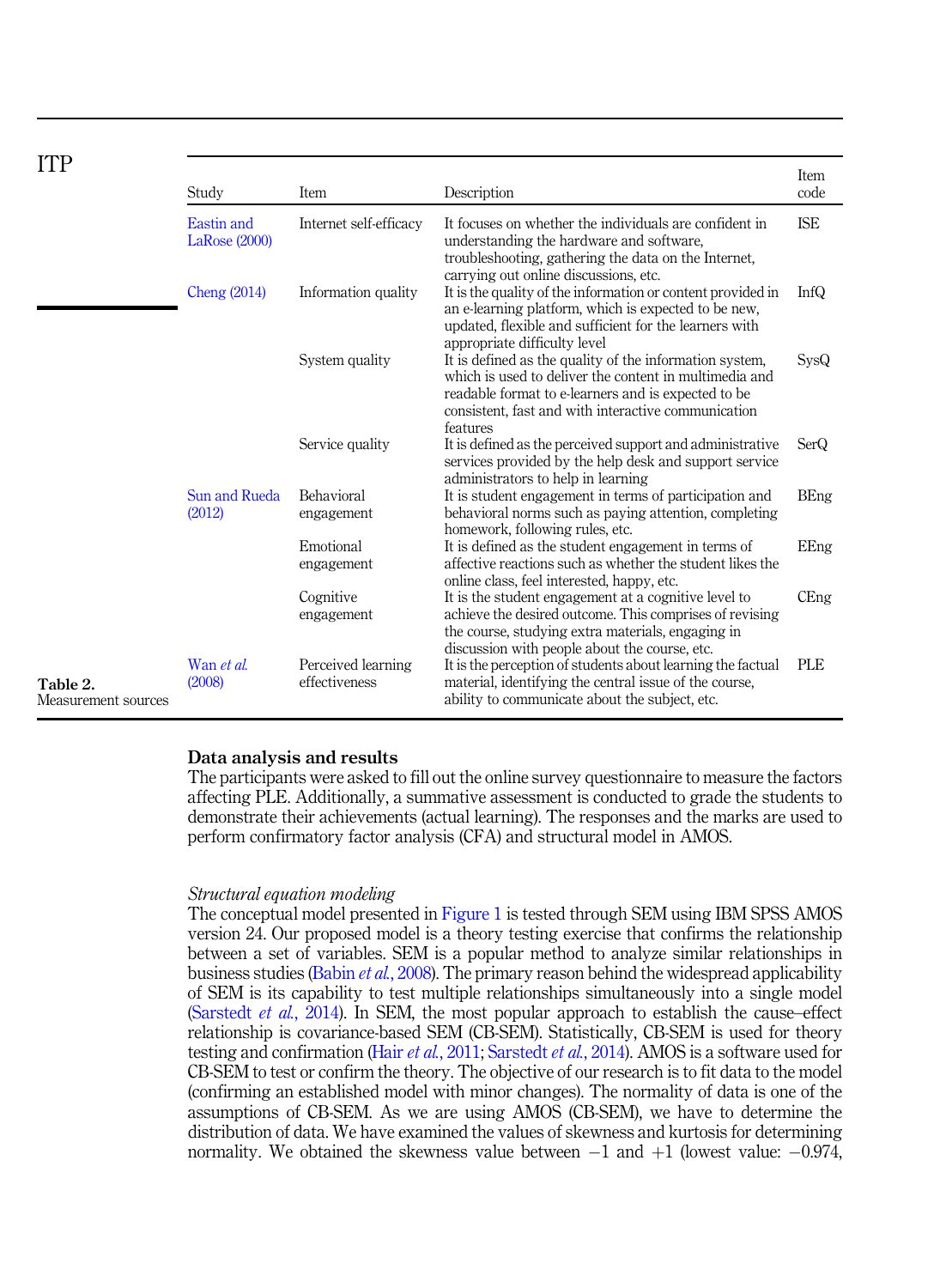highest value: 0.744) and kurtosis values between  $-2$  and  $+2$  (lowest value:  $-1.010$ , highest value: 1.916). For satisfying the normality condition, the value of skewness and kurtosis should lie between  $\pm 1$  and  $\pm 2$ , respectively (Kline, 2011; Hair *et al.*, 2010). Thus, our data is normally distributed. Additionally, the number of items per construct is more than 3. The sample size satisfies the advisable sample size,  $N > 50 + 8m$ , where *N* is the sample size, and *m* is the predictor variable (Tabachnick and Fidell, 2007, p. 123). SEM comprises the measurement and structural models.

*Measurement model.* The CFA is carried out in AMOS 24 software. We obtain a good model fit ( $\chi^2$  = 1566.96, df = 829,  $\chi^2$ /df = 1.89, RMR = 0.027, TLI = 0.935, CFI = 0.94,  $RMSEA = 0.047$  [2] after adjusting the modification indices (MIs). Based on high values of MIs, three pairs of error items from the same constructs were allowed to covariate (Byrne, 2016).

The validity and reliability measures achieved for the model are shown in Table 3. The factor loadings should be greater than 0.5 and preferably more than 0.7 (Hair *et al.*, 1998), which is satisfied in our measurement model. The convergent validity can be determined by composite reliability (CR) and average variance extracted (AVE) (Fornell and Larcker, 1981). The CRs for all the constructs should be greater than 0.7, and AVEs should be greater than 0.5 (Hair *et al.*, 1998). The CRs for all the constructs are greater than 0.7 in the measurement model. The CR for CEng is 0.908, ISE is 0.916, InfQ is 0.895, SysQ is 0.837, SerQ is 0.873, BEng is 0.937, EEng is 0.925 and PLE is 0.878. The maximum reliability (MaxR(H) in the table) values are also greater than 0.7, indicating the reliability is satisfied. The AVEs for all the constructs are greater than 0.5, as shown in Table 3. The square root of AVEs (in the diagonal fields of Table 3) is greater than the correlations between the constructs indicating that the discriminant validity is satisfied (Fornell and Larcker, 1981). Additionally, the maximum shared variance (MSV) is also less than the AVE values implying that the discriminant validity is satisfied.

*Common method variance.* Common method bias (CMB) is caused because of the instrument of data collection rather than the appropriate representation of the construct items. Since the data is collected through the online survey methodology from the respondents, it has the potential to introduce CMB (Batista-Foguet *et al.*, 2014). The presence of CMB in the data can inflate or deflate the correlations among variables. Therefore, it is essential to take procedural measures prior to data collection to minimize the probable CMB in actual data collection (Podsakoff*et al.*, 2003). We create psychological separation by asking to fill the response variable immediately and giving time to the respondents to answer the rest of the variables at a different time. Moreover, we improve the scale items by defining unfamiliar or ambiguous terms and keeping the items simple and concise.

We conduct a statistical test for common method variance in the data to check whether the majority of variance is explained by a single factor. Harman's single-factor test is conducted in SPSS to detect the presence of common method variance as it is accepted as good statistical criteria for CMB (Harman, 1976). The result shows that no single factor accounts for more than 50% of the variance. Therefore, no general factor is identified that explains the majority of the variance. This implies that common method variance is not likely to influence our results. Additionally, we conduct a statistical test for common method variance using the "single common method factor" in the data suggested by Podsakoff *et al.* (2003). Here, a common latent factor is used to represent a "method" effect (Schwarz *et al.*, 2017). The process of testing common method variance through the common method factor involves conducting a Chi-square difference test on an unconstrained model to a fully constrained model. The results indicate that the models (unconstrained and fully constrained) are not different  $(\Delta \chi^2 = 166.2)$  with a *p*-value of more than 0.05, which implies that common method variance is not likely to influence our results.

*Structural model.* Before proceeding with the structural model, we test for the multivariate assumptions such as influencers and multicollinearity. The influencer analysis is performed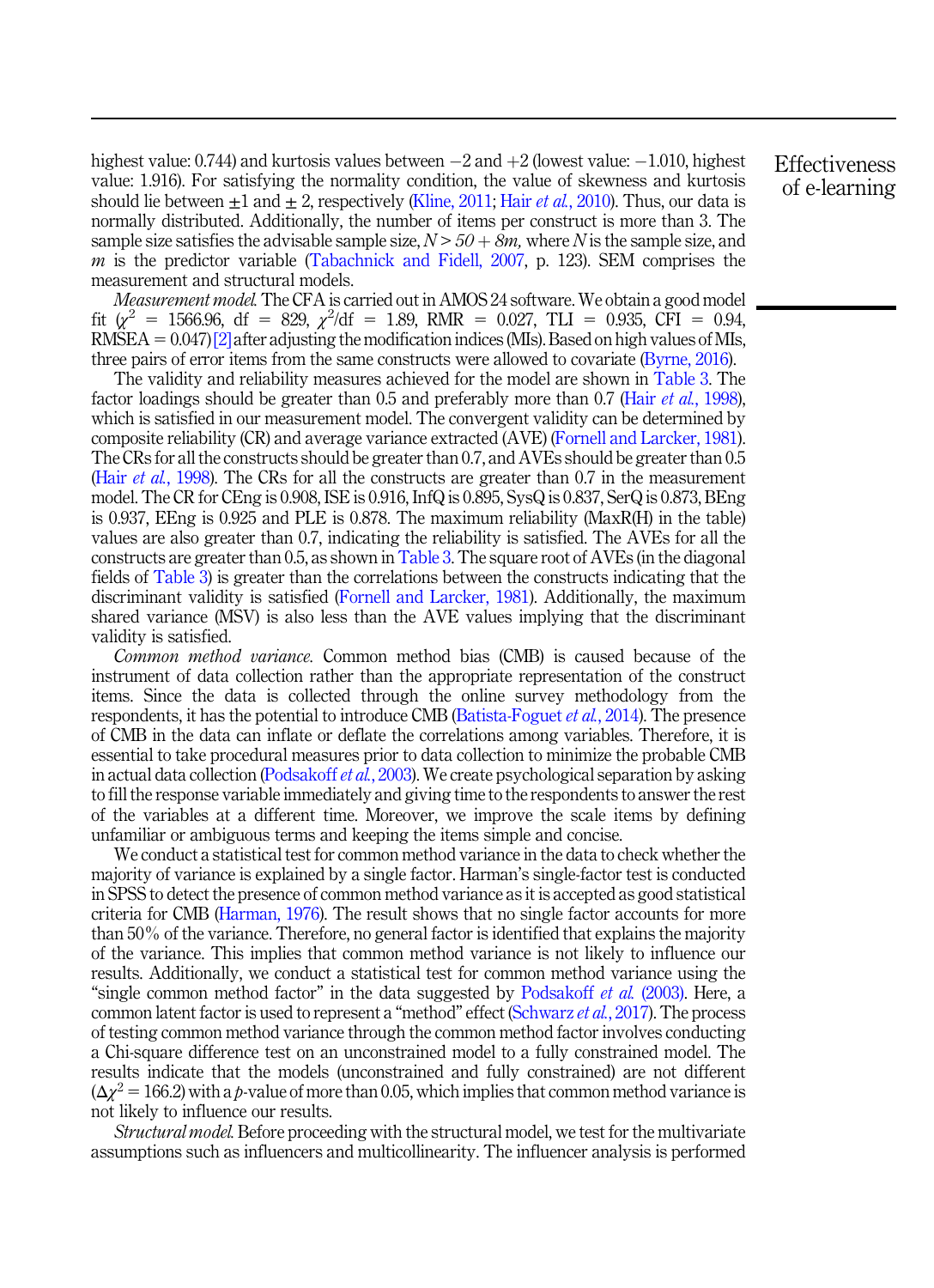ITP

|                             |                                           | 月                                             | NSV                                                | MaxR(H)                                 | CEng                                    | SE | InfQ                                     | SysQ                     | SerQ                 | BEng                    | EEng           | Ë     |
|-----------------------------|-------------------------------------------|-----------------------------------------------|----------------------------------------------------|-----------------------------------------|-----------------------------------------|----|------------------------------------------|--------------------------|----------------------|-------------------------|----------------|-------|
|                             |                                           |                                               |                                                    |                                         |                                         |    |                                          |                          |                      |                         |                |       |
| <b>GER</b><br>BERGG<br>CERE |                                           | 554<br>578 385<br>0.582<br>0.595 384<br>0.595 | 0.477<br>0.312<br>0.274<br>0.476<br>0.477<br>0.477 | 0.915<br>0.92<br>0.85<br>0.875<br>0.878 | 745<br>0.445<br>0.322<br>0.505<br>0.600 |    |                                          |                          |                      |                         |                |       |
|                             |                                           |                                               |                                                    |                                         |                                         |    |                                          |                          |                      |                         |                |       |
|                             |                                           |                                               |                                                    |                                         |                                         |    |                                          |                          |                      |                         |                |       |
|                             |                                           |                                               |                                                    |                                         |                                         |    |                                          |                          |                      |                         |                |       |
|                             |                                           |                                               |                                                    |                                         |                                         |    |                                          |                          |                      |                         |                |       |
|                             | 0.916<br>0.895<br>0.877<br>0.925<br>0.878 |                                               |                                                    |                                         |                                         |    | 2826<br>0.238<br>0.438<br>0.523<br>0.362 | 75138<br>2354388<br>2358 | 2835<br>2897<br>2973 | 0.865<br>0.498<br>0.546 |                |       |
|                             |                                           |                                               |                                                    |                                         |                                         |    |                                          |                          |                      |                         | 7.821<br>1.497 | 2.768 |
|                             |                                           |                                               |                                                    |                                         |                                         |    |                                          |                          |                      |                         |                |       |

Table 3. Test for validity and reliability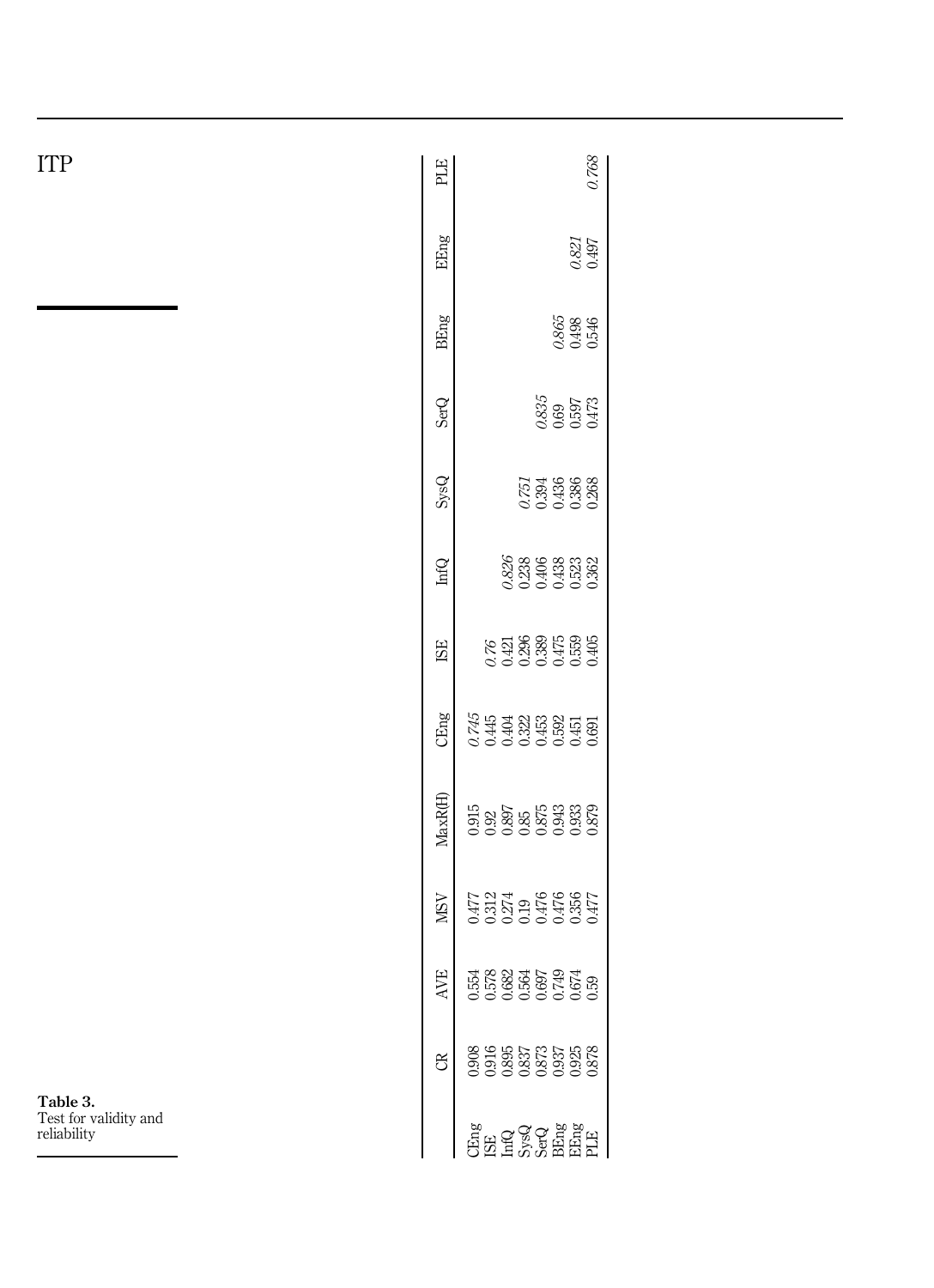in SPSS with Cook's distance (Cook, 1977). We obtain Cook's distance less than 0.06 for all observations, which are below the threshold value of 1. The presence of multicollinearity in the data set is checked in SPSS for identifying the presence of collinearity among predictor variables. The multicollinearity is checked with the variance inflation factor (VIF) and tolerance values. We obtain VIF values of less than 3.5 and tolerance values of more than 0.29 for the constructs (with a required threshold of less than 10 for VIFs and greater than 0.1 for tolerance) (Hair *et al.*, 1998).

The structural path testing for the hypotheses is performed in AMOS post CFA. All the proposed hypotheses are supported by the data. The hypothesis test results are presented in Table 4 and Figure 2. The behavioral, emotional and cognitive engagements positively impact the PLE with path coefficients  $0.137 (p \lt 0.001)$ ,  $0.162 (p \lt 0.01)$  and  $0.502 (p \lt 0.01)$ . respectively. This supports hypotheses H1a, H1b and H1c. The result shows that ISE

|                                           | Path coefficient | Standard error | Critical ratio | $b$ value | <b>Hypothesis</b> |                    |
|-------------------------------------------|------------------|----------------|----------------|-----------|-------------------|--------------------|
| H <sub>1</sub> a: BEng $\rightarrow$ PLE  | 0.137            | 0.044          | 2.700          | 0.007     | Supported         |                    |
| H <sub>1</sub> b: EEng $\rightarrow$ PLE  | 0.162            | 0.035          | 3.144          | 0.002     | Supported         |                    |
| H1c: $CEng \rightarrow PLE$               | 0.502            | 0.053          | 8.895          | 0.000     | Supported         |                    |
| H <sub>2a</sub> : ISE $\rightarrow$ BEng  | 0.182            | 0.038          | 3.975          | 0.000     | Supported         |                    |
| H <sub>2</sub> b: ISE $\rightarrow$ EEng  | 0.294            | 0.052          | 5.996          | 0.000     | Supported         |                    |
| $H2c$ : ISE $\rightarrow$ CEng            | 0.240            | 0.042          | 4.336          | 0.000     | Supported         |                    |
| H3a: Inf $Q \rightarrow BEng$             | 0.116            | 0.038          | 2.545          | 0.011     | Supported         |                    |
| $H3b$ : InfQ $\rightarrow$ EEng           | 0.233            | 0.051          | 4.814          | 0.000     | Supported         |                    |
| H3c: InfQ $\rightarrow$ CEng              | 0.170            | 0.042          | 3.092          | 0.002     | Supported         |                    |
| H4a: $SysQ \rightarrow BEng$              | 0.152            | 0.035          | 3.368          | 0.000     | Supported         |                    |
| $H4b: SysQ \rightarrow EEng$              | 0.108            | 0.045          | 2.319          | 0.020     | Supported         |                    |
| H4c: $SvsQ \rightarrow CEng$              | 0.107            | 0.038          | 2.001          | 0.045     | Supported         |                    |
| H5a: Ser $\Omega \rightarrow BEn\sigma$   | 0.519            | 0.054          | 9.552          | 0.000     | Supported         |                    |
| H <sub>5</sub> b: SerQ $\rightarrow$ EEng | 0.342            | 0.066          | 6.512          | 0.000     | Supported         | Table 4.           |
| $H5c$ : SerQ $\rightarrow$ CEng           | 0.276            | 0.054          | 4.685          | 0.000     | Supported         | Hypothesis testing |



**Note(s)**: \*\*\**p* < 0.001, \*\**p* < 0.01, and \**p* < 0.05

Figure 2. Path analysis with standardized estimates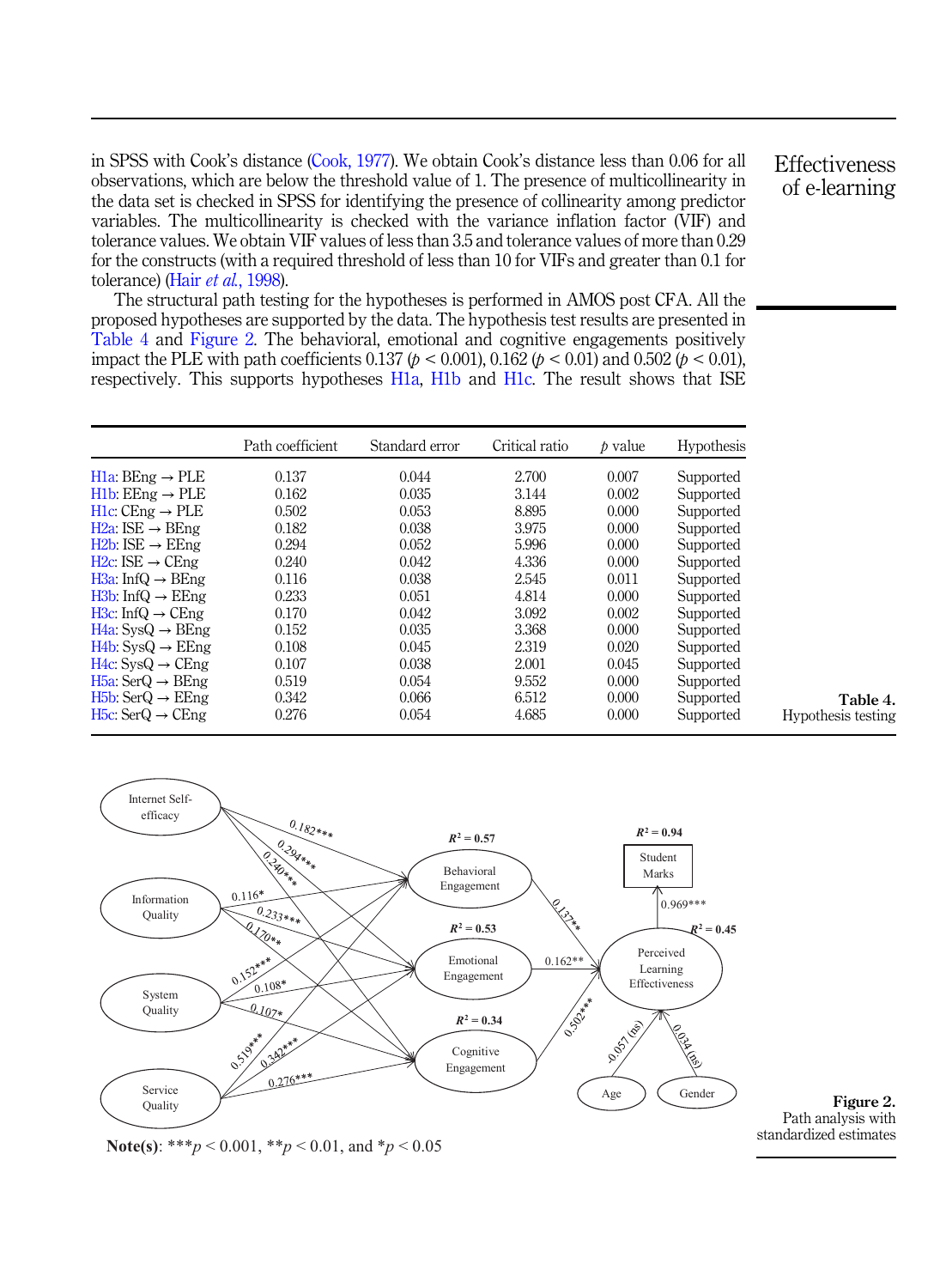positively impacts behavioral, emotional and cognitive engagement with path coefficients 0.182 ( $p < 0.001$ ), 0.294 ( $p < 0.001$ ) and 0.240 ( $p < 0.001$ ), respectively. This supports hypotheses H2a, H2b and H2c. The InfQ has a positive impact on behavioral, emotional and cognitive engagements with path coefficients 0.116 ( $p < 0.05$ ), 0.233 ( $p < 0.001$ ) and 0.170  $(p < 0.01)$ , respectively. This supports hypotheses H3a, H3b and H3c. The SysQ positively impacts behavioral, emotional and cognitive engagement with path coefficients 0.152  $(p < 0.001)$ , 0.108  $(p < 0.05)$  and 0.107  $(p < 0.05)$ , respectively. This supports hypotheses H4a, H4b and H4c. The SerQ has a positive effect on behavioral, emotional and cognitive engagement with path coefficients 0.519 (*p* < 0.001), 0.342 (*p* < 0.001) and 0.276 (*p* < 0.001), respectively. Therefore, hypotheses H5a, H5b and H5c are supported. The effect of control variables – age and gender on the PLE is found to be nonsignificant with path coefficients  $-0.057$  and 0.034, respectively. The variance explained by BEng is 57%, EEng is 53%, CEng is 34% and that of PLE is 45%. The PLE positively determines student marks with a path coefficient of 0.969 supporting hypothesis H6.

Figure 2 represents the research model with ISE, InfQ, SysQ, SerQ, BEng, EEng, CEng and PLE. The standardized estimates or the regression weights are mentioned with significance levels. \*\*\* represents a significance level of 0.001, \*\* represents a significance level of 0.01 and \* represents the significance level of 0.05. Here, ns represent nonsignificant paths.

*Mediation.* For hypotheses, H7a, H7b and H7c, the mediation effect of behavioral, emotional and cognitive engagements is tested on the positive effect of ISE on PLE shown in Table 5. We test the hypotheses using the Baron and Kenny approach (Baron and Kenny, 1986). The direct effects are measured without the mediators by removing the mediator variables from the model in AMOS. The standardized regression weights for the direct effect of ISE on PLE are significant and found to be 0.371 with a *p*-value of less than 0.001. Then the direct effect with the mediator is performed. The mediating effect of behavioral engagement on the relationship between ISE and PLE is tested. The relationship is not found to be significant, with a regression weight of  $-0.003$ . This indicates that BEng fully mediates the positive effect of ISE to PLE. Similarly, the direct effect of ISE to PLE with the mediators EEng and CEng is not significant with beta values of  $-0.006$  and  $-0.014$ . respectively. This indicates that EEng and CEng fully mediate the positive effect of ISE on PLE.

The Baron and Kenny (1986) method of mediation deals with testing whether the direct path from the independent and dependent variable is statistically significant after the introduction of the mediator variable. However, several researchers have noted numerous shortcomings of the Baron and Kenny (1986) method of mediation. For instance, Holmbeck (2002) notes that it is possible to observe a change from significant to nonsignificant path because of the addition of a mediator variable with a very small change in the absolute size of the coefficient and vice versa. Therefore, testing the indirect effects involving the mediator variable paths addresses the mediation more directly (Preacher and Hayes, 2004). Additionally, the indirect effects can be measured by the bootstrapping approach, which is implemented in AMOS (Arbuckle, 2016). Hence, the indirect effect is checked for its significance by using the bootstrapping method in AMOS (Hayes, 2009).

|                                                               | Relationship                                                                                                               | Direct without mediator<br>$(ISE \rightarrow PLE)$ | Direct with mediator<br>$(ISE \rightarrow PLE)$ | Comments                                                                |
|---------------------------------------------------------------|----------------------------------------------------------------------------------------------------------------------------|----------------------------------------------------|-------------------------------------------------|-------------------------------------------------------------------------|
| Table 5.<br>Mediation results:<br>Baron and Kenny<br>approach | $ISE \rightarrow BEng \rightarrow PLE$<br>$ISE \rightarrow EEng \rightarrow PLE$<br>$ISE \rightarrow CEng \rightarrow PLE$ | 0.371(0.001)<br>0.371(0.001)<br>0.371(0.001)       | $-0.003(ns)$<br>$-0.006$ (ns)<br>$-0.014$ (ns)  | <b>Full Mediation</b><br><b>Full Mediation</b><br><b>Full Mediation</b> |

ITP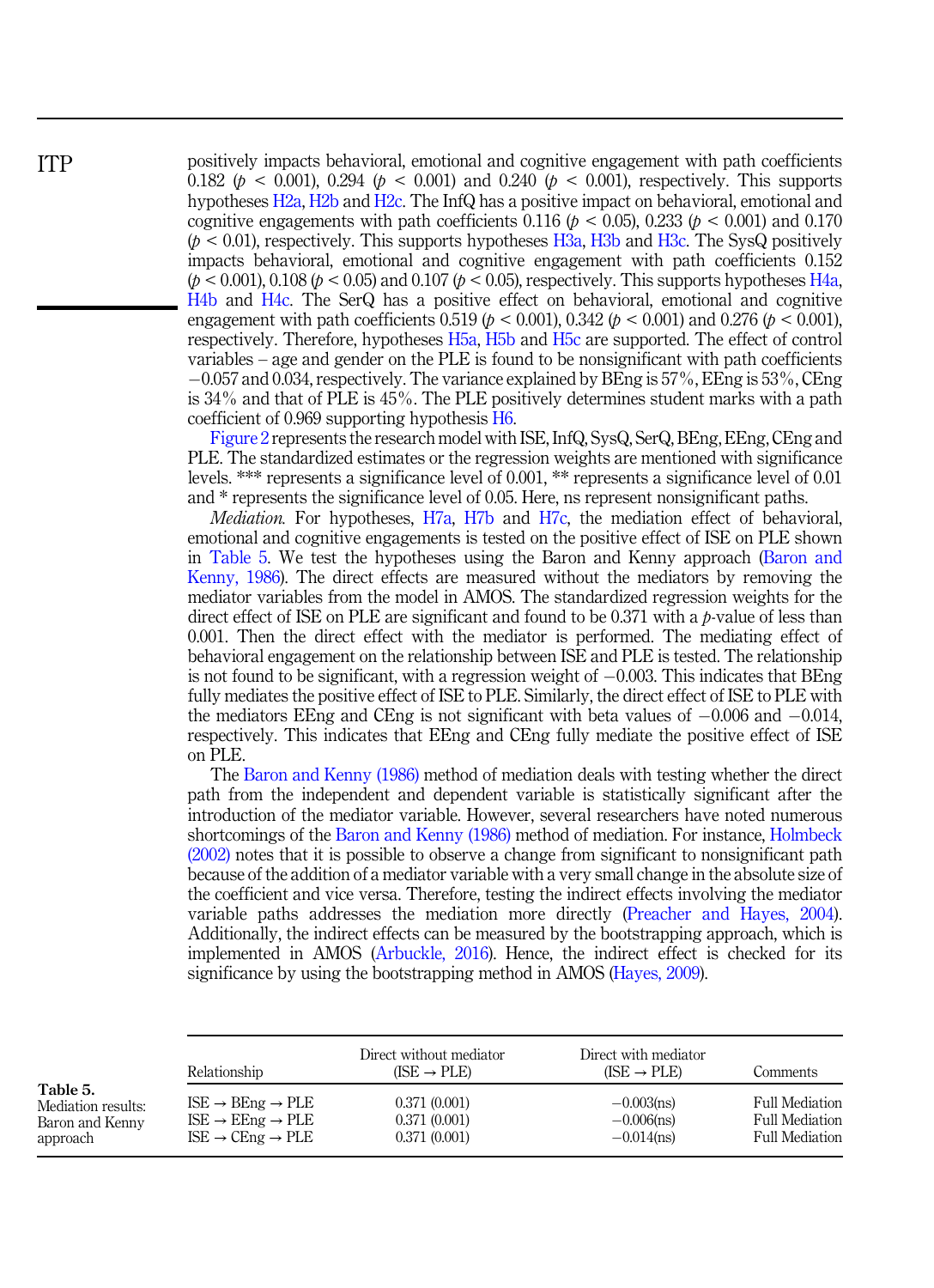We perform bootstrapping with 2000 bootstrap samples and a 95% bias-corrected confidence interval. As shown in Table 6, all the mediations or indirect effects are found to be significant for the mediators, BEng  $(95\% \text{ CI} = 0.004 \text{ [lower]}, 0.050 \text{ [upper]}, p = 0.0010)$ , EEng  $(95\% \text{ CI} = 0.016 \text{ [lower]}, 0.091 \text{ [upper]}; p = 0.004)$ , and CEng  $(95\% \text{ CI} = 0.053 \text{ [lower]}, 0.177$ [upper];  $p = 0.001$ ) using the Preacher and Hayes (2004) (bootstrapping) method. We also check for the standardized direct effects with the bootstrap two-tailed significance and find that the direct effects are not significant with estimates of  $-0.003$  (BEng),  $-0.006$  (EEng) and  $-0.014$  (CEng).

Hence, from the Baron and Kenny (1986) approach and Preacher and Hayes (2004) (bootstrapping) method, we infer that there is full mediation of BEng, EEng and CEng on the positive effect of ISE to PLE. Therefore, the hypotheses H7a, H7b and H7c are supported.

#### Discussion and conclusion

In this study, we validate the theoretical model for PLE through the lens of the SCT. This theory is an effective framework used to explain the multidimensional engagement construct from personal and environmental factors. The empirical results validate the importance and significance of the framework to understand the engagement constructs.

The findings suggest that the behavioral, emotional and cognitive engagement dimensions positively impact PLE. This confirms and is aligned with the findings of Hu and Hui (2012) and Rashid and Asghar (2016). Our research extends both the studies by investigating the role of different dimensions of engagement (behavioral, emotional and cognitive) on PLE in e-learning environments. In our study, the total variance  $(R^2)$  explained by the PLE is 0.45, whereas the study by Hu and Hui  $(2012)$  obtains an  $R^2$  value of 0.22 in technology-mediated learning. This might be because the engagement constructs are a better indicator of the PLE separately. Interestingly, our results show that CEng is the predominant antecedent of PLE. This can be attributed to the fact that students who get involved at a cognitive level are motivated, put effort and use various strategies to learn, tend to perceive that e-learning is effective for them. Moreover, CEng also deals with going beyond the course requirements and seeking challenges to increase competence, which positively affects PLE.

The result shows that the ISE positively affects the behavioral, emotional and cognitive dimensions of engagement. We find that ISE positively impacts BEng  $(R^2 = 0.57,$ beta = 0.182), EEng ( $\bar{R}^2 = 0.53$ , beta = 0.294), CEng ( $R^2 = 0.34$ , beta = 0.240). Our finding is aligned with the study by Pellas (2014), which finds that self-efficacy positively impacts EEng ( $R^2 = 0.55$ , beta = 0.36) and CEng ( $R^2 = 0.42$ , beta = 0.22) in the context of the virtual world.

The information, system and service quality parameters have a significant positive impact on behavioral, emotional and cognitive engagement. Interestingly, we find that the SerQ has a greater effect on all the dimensions of engagement compared to the information and system quality. This also confirms the findings of Almarashdeh (2016) that SerQ is one of the key factors in instructor satisfaction in distance learning. This can be attributed to the fact

|                             |                                                    |                                                      |                         | $95\%$ confidence<br>interval |                                                                         |                                                                         |
|-----------------------------|----------------------------------------------------|------------------------------------------------------|-------------------------|-------------------------------|-------------------------------------------------------------------------|-------------------------------------------------------------------------|
| Mediator                    | Standardized direct effect<br>(bootstrap estimate) | Standardized indirect<br>effect (bootstrap estimate) | Lower<br>limit          | Upper<br>limit                | Comments                                                                | Table 6.                                                                |
| <b>BEng</b><br>EEng<br>CEng | $-0.003(ns)$<br>$-0.006$ (ns)<br>$-0.014$ (ns)     | 0.021(0.010)<br>0.047(0.004)<br>0.106(0.001)         | 0.004<br>0.016<br>0.053 | 0.050<br>0.091<br>0.177       | <b>Full Mediation</b><br><b>Full Mediation</b><br><b>Full Mediation</b> | Mediation results:<br>Preacher and Hayes<br>approach<br>(bootstrapping) |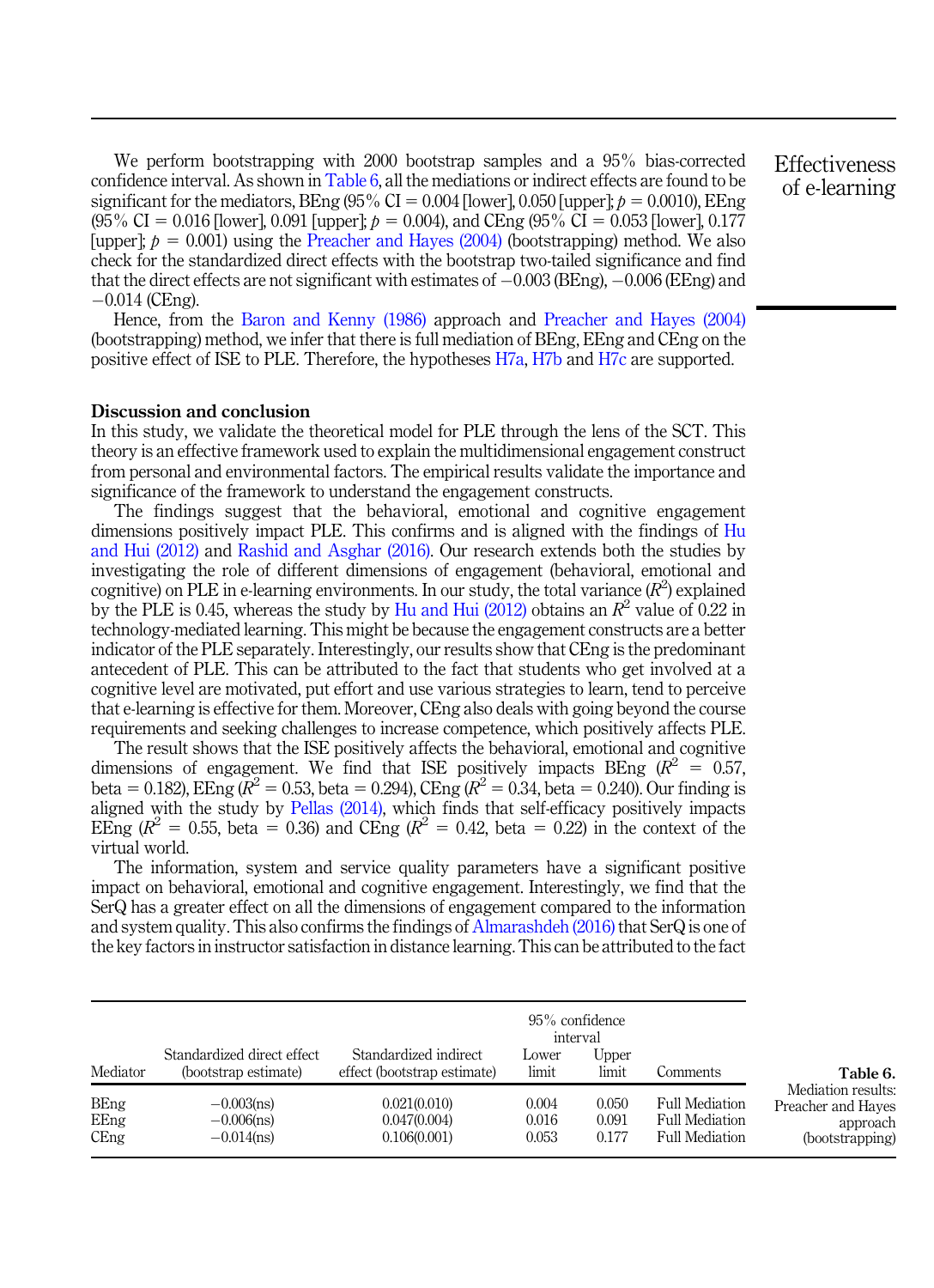that when students are satisfied with the support and service administrative team, they tend to engage in terms of participation, affective reactions and psychological investments. The result implies that any shortfall in SerQ can have a significant effect on student engagement even with a good quality course content and delivery. Thus, we can conclude that SerQ is a critical factor in fostering student engagement in the e-learning context.

It is found that the PLE positively determines student marks. This confirms the findings of Agudo-Peregrina *et al.* (2014) and Renaud and Van Biljon (2008), which posits that the intention toward a behavior leads to the actual behavior. The result is also aligned to the findings of Kankanhalli *et al.* (2011), which obtain a positive correlation between the learning effectiveness and actual grades.

The result from Barron and Kenny (1986) approach and Preacher and Hayes (2004) method shows that all the dimensions of engagement fully mediate the positive relationship between ISE and PLE. This implies that self-efficacy affects PLE through engagement. Our study supports and extends the findings of Chen (2017) and Hu and Hui (2012). First, we explore the role of various dimensions of engagement as a mediator for the relationship between ISE and PLE. Second, we consider the independent variable as ISE as in an e-learning platform, students learn over the Internet. Wang *et al.* (2013) find that self-efficacy in using technology positively impacts grades with a regression coefficient of 0.187 and an *R* 2 value of 0.167. Literature, for example, Bandura (1986) suggests that self-efficacy is a psychological state of an individual that might not directly impact the academic outcome, rather a determining factor of the outcome. Therefore, our study through the mediating effect of various engagement dimensions determines PLE with an  $R^2$  value of 0.45. This implies that ISE affects PLE through behavioral, emotional and cognitive engagements.

#### Theoretical and practical implications

The study has several theoretical implications. First, we have built and validated a model using personal and environmental factors to understand PLE through the theoretical lenses of the SCT framework. The research on the factors affecting PLE is limited. Hence, our model adds to the extant e-learning literature. Furthermore, the theory used for our study is validated, and it fits well in our research model.

Second, our paper extends the work of Hu and Hui (2012) in which they study the role of engagement on PLE. Although the multidimensional nature of engagement is well studied in the education literature (Fredricks *et al.*, 2004; Kuh, 2009), the role of behavioral, emotional and cognitive engagements on PLE in the e-learning context is underresearched. We find that the cognitive dimension of engagement is the predominant antecedent of PLE.

Third, although many studies have investigated the role of IS quality parameters on continuation intention (Almarashdeh, 2016; Mohammadi, 2015), and also the relationship between continuation intention and engagement (Hussein and Hassan, 2017), the study of the relationship between IS quality parameters and engagement is limited. Our study establishes a positive relationship between the IS quality parameters and engagement in e-learning. We also observe that the SerQ dimension is the primary predecessor of all the dimensions of engagement.

Fourth, the mediation effect of various dimensions of engagement is investigated, and it is found that all the dimensions fully mediate the positive relationship between ISE and PLE. This suggests that the students' belief in their ability to organize and execute Internet actions required to yield certain outcomes leads to PLE through various dimensions of engagement in terms of participation, enjoyment and strategy use.

Based on our empirical findings, the results can have several implications for the students and the e-learning provider organization. Since the findings show that ISE is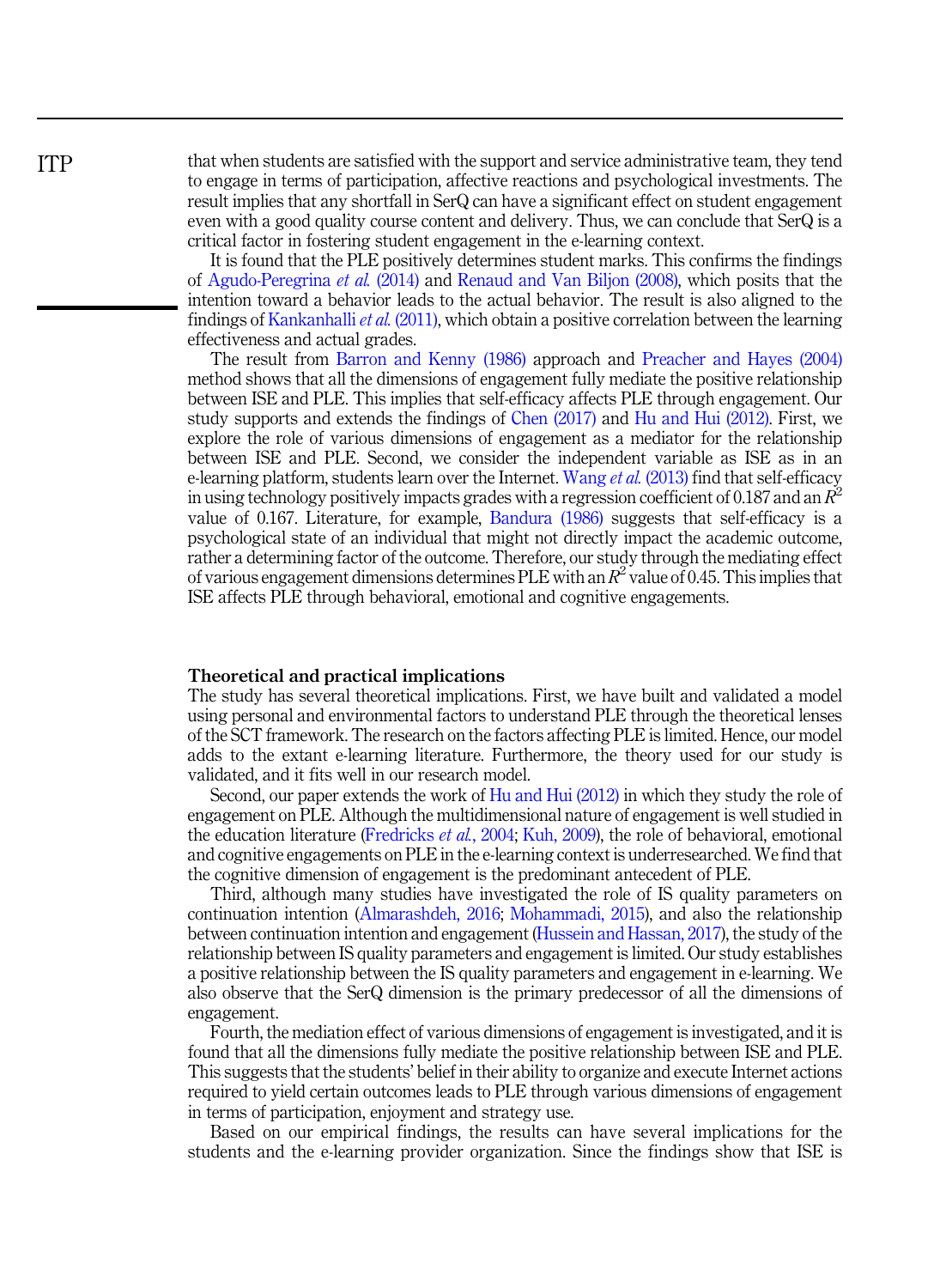a significant predecessor of all the dimensions of engagement, by giving it greater focus, the students can achieve a required level of PLE. Since enactive mastery (previous success in a task) is the primary source of self-efficacy (Van Dinther *et al.*, 2011), students should put effort and focus on the success in using the Internet to achieve higher PLE.

Additionally, the e-learning providing organizations can also benefit from the findings of the study to design e-learning systems such that an optimum learning outcome is achieved. First, since all the environmental factors – information, system and service quality are positively related to the engagement constructs, the e-learning organizations should focus on the IS quality parameters to achieve better student engagement. The faculties should design updated, relevant, required and sufficient course content. Additionally, the difficulty level should be set according to the knowledge level of e-learning users. The e-learning design team should design a system to present the course materials in multimedia and readable format with interactivity facilities with the instructor. In addition to it, the system should be fast, consistent and provide flexibility to the student such that the students have control over their learning activity. The support help desk should provide support for any issues related to software, hardware and connectivity. The administrative support team should respond in a reasonable amount of time to the student queries via calls or emails. Additionally, the faculty should resolve queries (if any) on the topic appropriately during or immediately after the session via chat and mail. Moreover, the stakeholders such as the admin and the support staff should be included to create an integrated network to facilitate a better learning experience and thus, better student engagement.

Second, the result shows that all dimensions of engagement are positively related to PLE, which further is positively related to student marks. Therefore, effort should be put from the organization's side to foster student engagement. There should be provision for monitoring the attendance, checking student homework and proctoring (artificial intelligence–based or manual) to monitor if the students are following the classroom rules in the software used to deliver the course content. The faculty should adopt strategies for students' participation, such as cold call, debate, voting and quiz on the topic discussed whenever required. To make the class effective, faculty should assign readings and exercises related to the topic and ask the students to submit the same prior to taking the same class (i.e. preparation before the class). The faculty should also provide supplementary online materials and keep formative assessments in the class so that students will revise the class materials to increase their engagement at the cognitive level.

#### Limitations

This study has a few limitations, which can be addressed in future research. First, in the environmental factors, only system characteristics with quality parameters are taken into account. Future studies can examine peer interactions on different dimensions of engagement. Second, we have conducted a cross-sectional survey. Future researchers are invited to perform longitudinal research for learning effectiveness. The longitudinal study can help in uncovering the dynamics of the relationship between the personal and environmental factors on various dimensions of engagement with time. For instance, ISE may change over time. Therefore, the dynamics of ISE and engagement construct can be studied over a span of time. Third, as the online survey is conducted using Indian students with postgraduation qualifications as respondents, the generalization of the results needs careful considerations.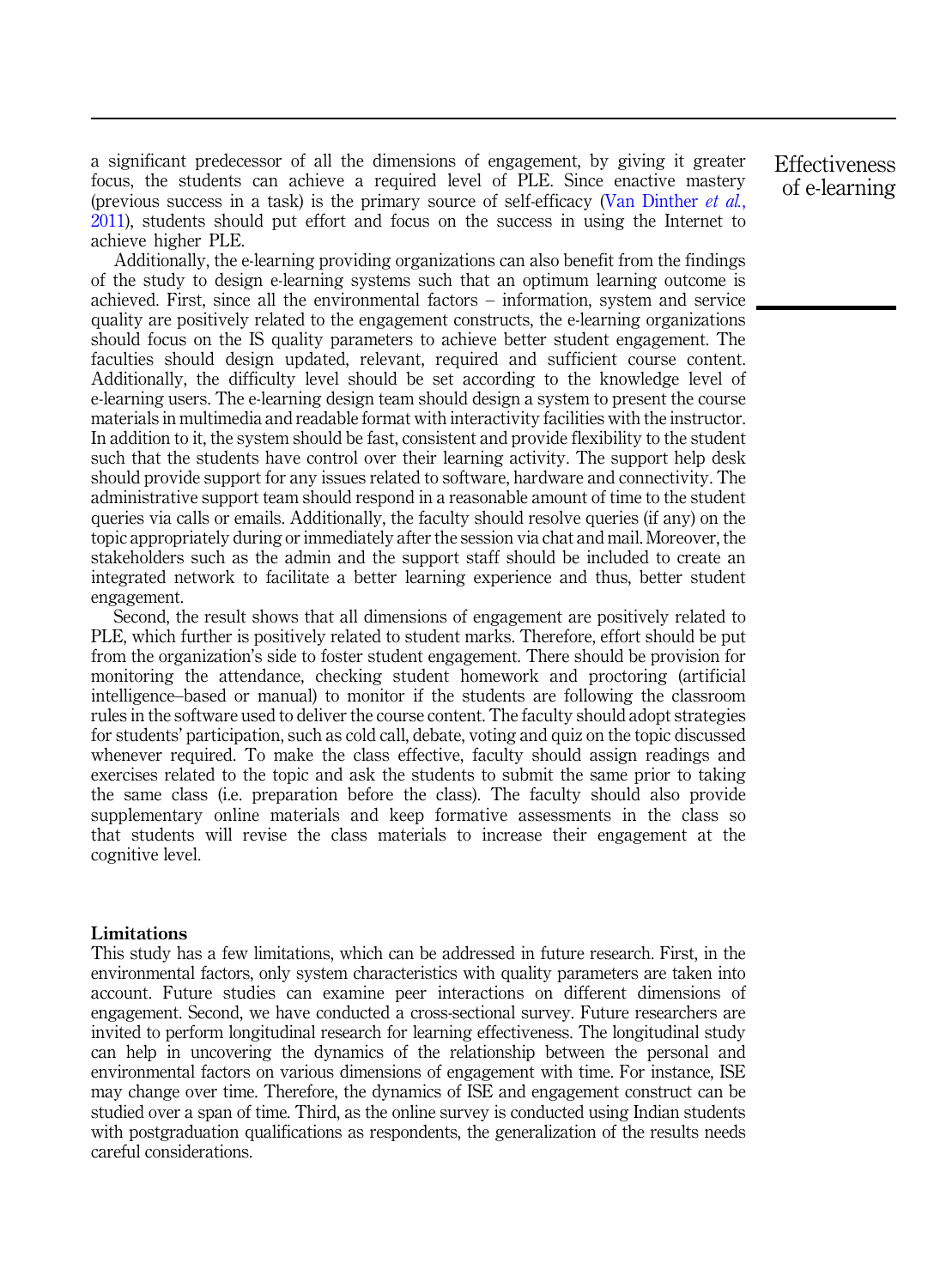## **Notes**

- 1. United Nations Sustainable Development Goals: http://www.un.org/sustainabledevelopment/ education/.
- $2 \; \; \chi^2$  Chi-square; df: degrees of freedom; RMR: Root Mean square Residual; TLI: Tucker–Lewis Index; CFI: Comparative Fit Index; RMSEA: Root Mean Square Error of Approximation.

#### References

- Agudo-Peregrina, Á.F., Hernández-García, Á. and Pascual-Miguel, F.J. (2014), "Behavioral intention, use behavior and the acceptance of electronic learning systems: differences between higher education and lifelong learning", *Computers in Human Behavior*, Vol. 34, pp. 301-314.
- Ally, M. (2004), "Foundations of educational theory for online learning", *Theory and Practice of Online Learning*, Vol. 2, pp. 15-44.
- Ally, M. and Prieto-Blazquez, J. (2014), "What is the future of mobile learning in education?", *International Journal of Educational Technology in Higher Education*, Vol. 11 No. 1, pp. 142-151.
- Almarashdeh, I. (2016), "Sharing instructors experience of learning management system: a technology perspective of user satisfaction in distance learning course", *Computers in Human Behavior*, Vol. 63, pp. 249-255.
- Alreck, P.A. and Settle, R.B. (1995), *The Survey Research Handbook*, 2nd ed., Irwin, Chicago.
- Arbuckle, J.L. (2016), "IBM® SPSS® Amos™ 24 user's guide", available at: ftp://public.dhe.ibm.com/ software/analytics/spss/documentation/statistics/24.0/en/amos/Manuals/IBM\_SPSS\_Amos\_ User\_Guide.pdf (accessed 24 July 2019).
- Baartman, L. and Ruijs, L. (2011), "Comparing students' perceived and actual competence in higher vocational education", *Assessment and Evaluation in Higher Education*, Vol. 36 No. 4, pp. 385-398.
- Babin, B.J., Hair, J.F. and Boles, J.S. (2008), "Publishing research in marketing journals using structural equation modeling", *Journal of Marketing Theory and Practice*, Vol. 16 No. 4, pp. 279-286.
- Bandura, A. (1977), "Self-efficacy: toward a unifying theory of behavioral change", *Psychological Review*, Vol. 84 No. 2, p. 191.
- Bandura, A. (1978), "Social learning theory of aggression", *Journal of Communication*, Vol. 28 No. 3, pp. 12-29.
- Bandura, A. (1986), *Social Foundations of Thought and Action*, 1st ed., Prentice Hall, New Jersey, NJ.
- Bandura, A. (2009), "Social cognitive theory of mass communication", *Media Effects*, Routledge, New York, pp. 110-140.
- Baron, R.M. and Kenny, D.A. (1986), "The moderator–mediator variable distinction in social psychological research: conceptual, strategic, and statistical considerations", *Journal of Personality and Social Psychology*, Vol. 51 No. 6, p. 1173.
- Barteit, S., Guzek, D., Jahn, A., Bärnighausen, T., Jorge, M.M. and Neuhann, F. (2020), "Evaluation of elearning for medical education in low-and middle-income countries: a systematic review", *Computers and Education*, Vol. 145, p. 103726.
- Batista-Foguet, J.M., Revilla, M., Saris, W.E., Boyatzis, R. and Serlavós, R. (2014), "Reassessing the effect of survey characteristics on common method bias in emotional and social intelligence competencies assessment", *Structural Equation Modeling: A Multidisciplinary Journal*, Vol. 21 No. 4, pp. 596-607.
- Blicker, L. (2005), "Evaluating quality in the online classroom", *Encyclopedia of Distance Learning*, IGI Global, pp. 882-890.
- Boroujeni, M.S., Sharma, K., Kidzinski, Ł., Lucignano, L. and Dillenbourg, P. (2016), "How to quantify student's regularity?", *European Conference on Technology Enhanced Learning*, Springer International Publishing, Lyon, pp. 277-291.

# ITP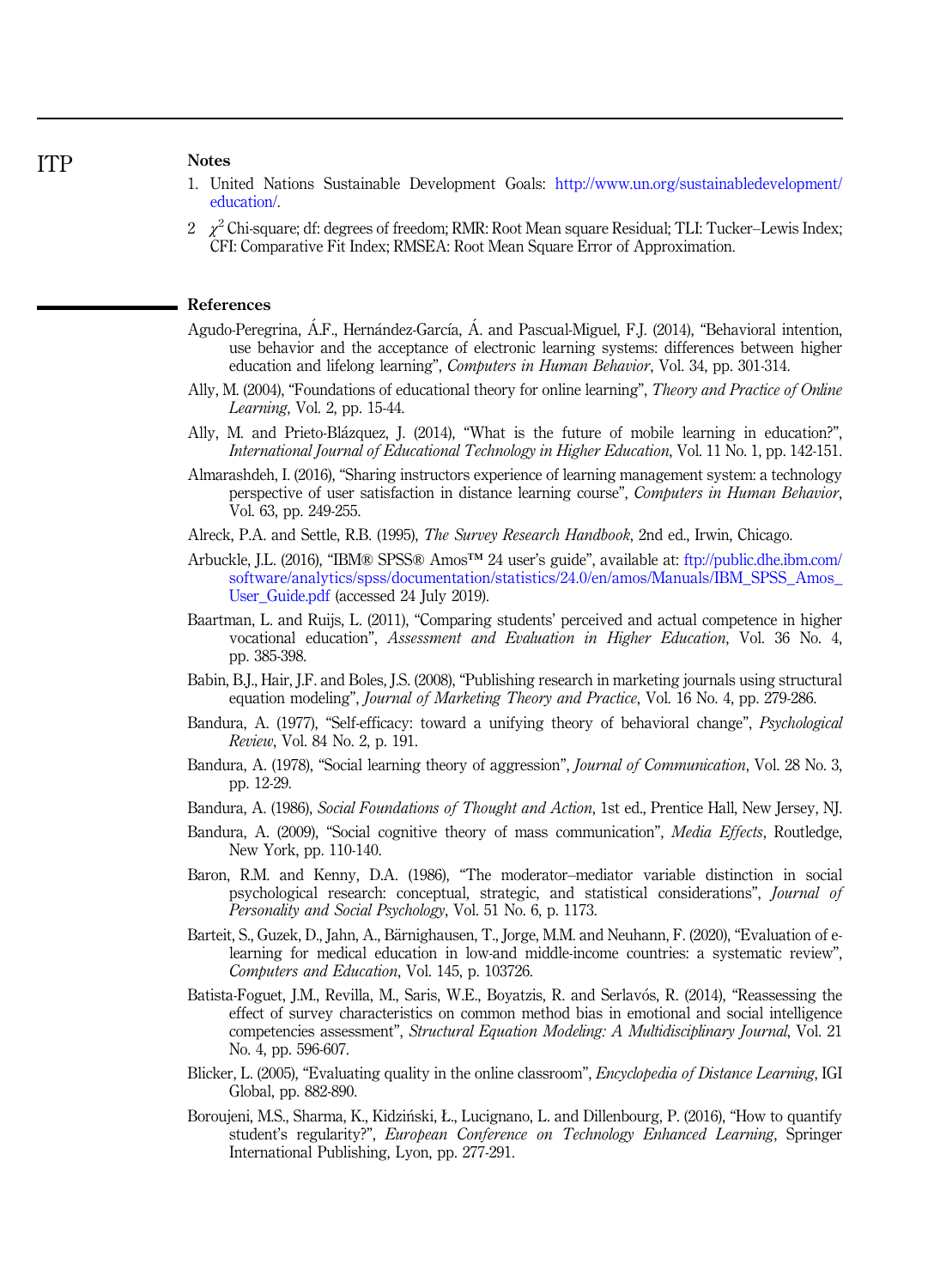- Broadbent, J. (2017), "Comparing online and blended learner's self-regulated learning strategies and academic performance", *The Internet and Higher Education*, Vol. 33, pp. 24-32.
- Byrne, B.M. (2016), *Structural Equation Modeling with AMOS: Basic Concepts, Applications, and Programming*, Routledge, New York.
- Cavanaugh, J.K. and Jacquemin, S.J. (2015), "A large sample comparison of grade based student learning outcomes in online vs. face-to-face courses", *Online Learning*, Vol. 19 No. 2.
- Chang, V. (2016), "Review and discussion: E-learning for academia and industry", *International Journal of Information Management*, Vol. 36 No. 3, pp. 476-485.
- Chang, S.C. and Tung, F.C. (2008), "An empirical investigation of students' behavioural intentions to use the online learning course websites", *British Journal of Educational Technology*, Vol. 39 No. 1, pp. 71-83.
- Chaudhary, R., Rangnekar, S. and Barua, M.K. (2012), "HRD climate, occupational self-efficacy and work engagement: a study from India", *Psychologist-Manager Journal*, Vol. 15 No. 2, pp. 86-105.
- Chaudhary, R., Rangnekar, S. and Barua, M.K. (2012), "Relationships between occupational self efficacy, human resource development climate, and work engagement", *Team Performance Management: An International Journal*, Vol. 18 Nos 7-8, pp. 370-383.
- Chen, Y.C. (2014), "An empirical examination of factors affecting college students' proactive stickiness with a web-based English learning environment", *Computers in Human Behavior*, Vol. 31, pp. 159-171.
- Chen, I.S. (2017), "Computer self-efficacy, learning performance, and the mediating role of learning engagement", *Computers in Human Behavior*, Vol. 72, pp. 362-370.
- Cheng, Y.M. (2014), "Extending the expectation-confirmation model with quality and flow to explore nurses' continued blended e-learning intention", *Information Technology and People*, Vol. 27 No. 3, pp. 230-258.
- Chou, C.H., Wang, Y.S. and Tang, T.I. (2015), "Exploring the determinants of knowledge adoption in virtual communities: a social influence perspective", *International Journal of Information Management*, Vol. 35 No. 3, pp. 364-376.
- Compeau, D.R. and Higgins, C.A. (1995), "Computer self-efficacy: development of a measure and initial test", *MIS Quarterly*, pp. 189-211.
- Cook, R.D. (1977), "Detection of influential observation in linear regression", *Technometrics*, Vol. 19 No. 1, pp. 15-18.
- Cruz-Benito, J., Sánchez-Prieto, J.C., Therón, R. and García-Peñalvo, F.J. (2019), "Measuring students' acceptance to AI-driven assessment in eLearning: proposing a first TAM-based research model", *International Conference on Human-Computer Interaction*, Springer, Cham, pp. 15-25.
- De-Marcos, L., Domínguez, A., Saenz-de-Navarrete, J. and Pagés, C. (2014), "An empirical study comparing gamification and social networking on e-learning", *Computers and Education*, Vol. 75, pp. 82-91.
- DeLone, W.H. and McLean, E.R. (1992), "Information systems success: the quest for the dependent variable", *Information Systems Research*, Vol. 3 No. 1, pp. 60-95.
- Delone, W.H. and McLean, E.R. (2003), "The DeLone and McLean model of information systems success: a ten-year update", *Journal of Management Information Systems*, Vol. 19 No. 4, pp. 9-30.
- Dong, T.P., Hung, C.L. and Cheng, N.C. (2016), "Enhancing knowledge sharing intention through the satisfactory context of continual service of knowledge management systems", *Information Technology and People*, Vol. 29 No. 4, pp. 807-829.
- Eastin, M.S. and LaRose, R. (2000), "Internet self-efficacy and the psychology of the digital divide", *Journal of Computer-Mediated Communication*, Vol. 6 No. 1, JCMC611, doi: 10.1111/j.1083-6101. 2000.tb00110.
- ECTS Users' Guide (2005), *Directorate-General for Education and Culture*, European Commission, Brussels.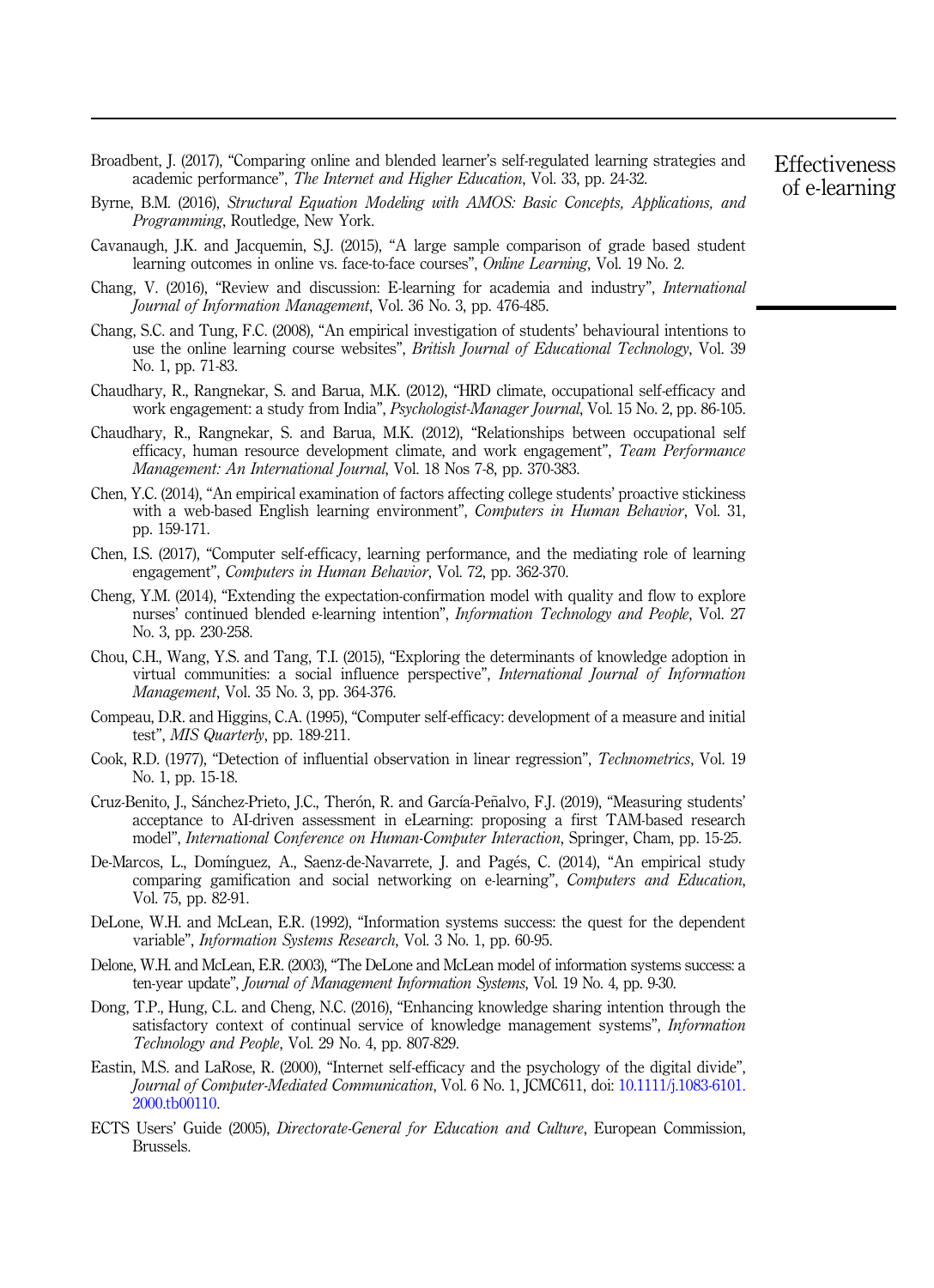|  |  |  |                                                                                                    |  |  | Fornell, C. and Larcker, D.F. (1981), "Evaluating structural equation models with unobservable |
|--|--|--|----------------------------------------------------------------------------------------------------|--|--|------------------------------------------------------------------------------------------------|
|  |  |  | variables and measurement error", <i>Journal of Marketing Research</i> , Vol. 18 No. 1, pp. 39-50. |  |  |                                                                                                |

- Fredricks, J.A., Blumenfeld, P.C. and Paris, A.H. (2004), "School engagement: potential of the concept, state of the evidence", *Review of Educational Research*, Vol. 74 No. 1, pp. 59-109.
- Gamiz-Sanchez, V.M., Gallego-Arrufat, M.J. and Crisol-Moya, E. (2016), "Impact of electronic portfolios on prospective teachers' participation, motivation, and autonomous learning", *Journal of Information Technology Education: Research*, Vol. 15, pp. 517-533.
- Garrison, D.R. (2011), *E-learning in the 21st Century: A Framework for Research and Practice*, Taylor and Francis.
- Hair, J.F., Black, W.C., Babin, B.J., Anderson, R.E. and Tatham, R.L. (1998), *Multivariate Data Analysis*, Prentice hall, Upper Saddle River, New Jersey, NJ, Vol. 5 No. 3, pp. 207-219.
- Hair, J.F., Black, W.C. and Babin, B.J. (2010), *Multivariate Data Analysis*, Pearson Prentice Hall, New Jersey, NJ.
- Hair, J.F., Ringle, C.M. and Sarstedt, M. (2011), "PLS-SEM: indeed a silver bullet", *Journal of Marketing Theory and Practice*, Vol. 19 No. 2, pp. 139-152.
- Harman, H.H. (1976), *Modern Factor Analysis*, University of Chicago Press, Chicago.
- Hayes, A.F. (2009), "Beyond Baron and Kenny: statistical mediation analysis in the new millennium", *Communication Monographs*, Vol. 76 No. 4, pp. 408-420.
- Hirschfield, P.J. and Gasper, J. (2011), "The relationship between school engagement and delinquency in late childhood and early adolescence", *Journal of Youth and Adolescence*, Vol. 40 No. 1, pp. 3-22.
- Holmbeck, G.N. (2002), "Post-hoc probing of significant moderational and mediational effects in studies of pediatric populations", *Journal of Pediatric Psychology*, Vol. 27 No. 1, pp. 87-96.
- Hong, E., Mason, E., Peng, Y. and Lee, N. (2015), "Effects of homework motivation and worry anxiety on homework achievement in mathematics and English", *Educational Research and Evaluation*, Vol. 21 Nos 7-8, pp. 491-514.
- Hsia, J.W., Chang, C.C. and Tseng, A.H. (2014), "Effects of individuals' locus of control and computer self-efficacy on their e-learning acceptance in high-tech companies", *Behaviour and Information Technology*, Vol. 33 No. 1, pp. 51-64.
- Hsieh, P.A.J. and Cho, V. (2011), "Comparing e-Learning tools' success: the case of instructor–student interactive vs. self-paced tools", *Computers and Education*, Vol. 57 No. 3, pp. 2025-2038.
- Hu, P.J.H. and Hui, W. (2012), "Examining the role of learning engagement in technology-mediated learning and its effects on learning effectiveness and satisfaction", *Decision Support Systems*, Vol. 53 No. 4, pp. 782-792.
- Hu, S. and Kuh, G.D. (2002), "Being (dis)engaged in educationally purposeful activities: the influences of student and institutional characteristics", *Research in Higher Education*, Vol. 43 No. 5, pp. 555-575.
- Hussein, R. and Hassan, S. (2017), "Customer engagement on social media: how to enhance continuation of use", *Online Information Review*, Vol. 41 No. 7, pp. 1006-1028.
- Ifinedo, P. (2017), "Examining students' intention to continue using blogs for learning: perspectives from technology acceptance, motivational, and social-cognitive frameworks", *Computers in Human Behavior*, Vol. 72, pp. 189-199.
- Islam, M.A., Rahim, A.A., Tan, C.L. and Momtaz, H. (2011), "Effect of demographic factors on elearning effectiveness in a higher learning institution in Malaysia", *International Education Studies*, Vol. 4 No. 1, p. 112.
- Jin, J., Li, Y., Zhong, X. and Zhai, L. (2015), "Why users contribute knowledge to online communities: an empirical study of an online social Q&A community", *Information and Management*, Vol. 52 No. 7, pp. 840-849.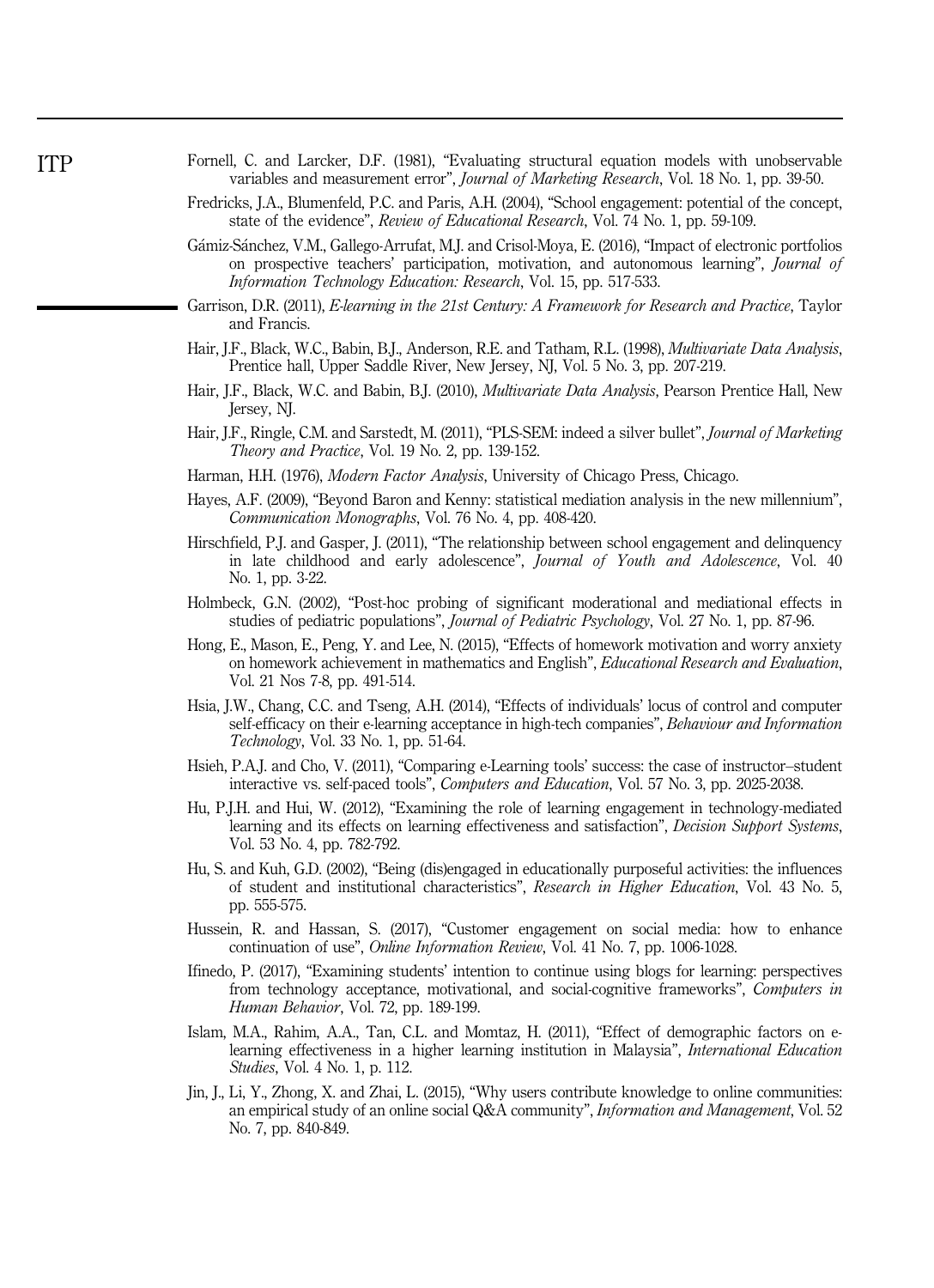- Kankanhalli, A., Pee, L.G., Tan, G.W. and Chhatwal, S. (2011), "Interaction of individual and social antecedents of learning effectiveness: a study in the IT research context", *IEEE Transactions on Engineering Management*, Vol. 59 No. 1, pp. 115-128.
- Kennedy, D. (2006), *Writing and Using Learning Outcomes: A Practical Guide*, University College Cork, Cork.
- Kline, R.B. (2011), *Principles and Practice of Structural Equation Modelling*, 3rd ed., The Guilford Press, New York, NY.
- Krathwohl, D.R. and Anderson, L.W. (2009), *A Taxonomy for Learning, Teaching, and Assessing: A Revision of Bloom*'*s Taxonomy of Educational Objectives*, Longman, New York.
- Kuh, G.D. (2008), "Excerpt from high-impact educational practices: what they are, who has access to them, and why they matter", *Association of American Colleges and Universities*, Vol. 14 No. 3, pp. 28-29.
- Kuh, G.D. (2009), "The national survey of student engagement: conceptual and empirical foundations", *New Directions for Institutional Research*, Vol. 2009 No. 141, pp. 5-20.
- Mahajan, M. and Singh, M.K.S. (2017), "Importance and benefits of learning outcomes", *OSR Journal Of Humanities And Social Science (IOSR- JHSS)*, Vol. 22 No. 3, pp. 65-67.
- Mason, R.O. (1978), "Measuring information output: a communication systems approach", *Information and Management*, Vol. 1 No. 4, pp. 219-234.
- Mohammadi, H. (2015), "Investigating users' perspectives on e-learning: an integration of TAM and IS success model", *Computers in Human Behavior*, Vol. 45, pp. 359-374.
- Navimipour, N.J. and Zareie, B. (2015), "A model for assessing the impact of e-learning systems on employees' satisfaction", *Computers in Human Behavior*, Vol. 53, pp. 475-485.
- Pascarella, E.T. and Terenzini, P.T. (2005), *How College Affects Students: A Third Decade of Research*, Jossey-Bass, An Imprint of Wiley, 10475 Crosspoint Blvd, Indianapolis, IN, Vol. 2, 46256.
- Pérez-Sanagustín, M., Hernández-Correa, J., Gelmi, C., Hilliger, I. and Rodriguez, M. (2016), "Does taking a MOOC as a complement for remedial courses have an effect on my learning outcomes? A pilot study on calculus", *European Conference on Technology Enhanced Learning*, Springer International Publishing, Lyon, pp. 221-233.
- Pellas, N. (2014), "The influence of computer self-efficacy, metacognitive self-regulation and selfesteem on student engagement in online learning programs: evidence from the virtual world of Second Life", *Computers in Human Behavior*, Vol. 35, pp. 157-170.
- Piccoli, G., Ahmad, R. and Ives, B. (2001), "Web-based virtual learning environments: a research framework and a preliminary assessment of effectiveness in basic IT skills training", *MIS Quarterly*, pp. 401-426.
- Pituch, K.A. and Lee, Y.K. (2006), "The influence of system characteristics on e-learning use", *Computers and Education*, Vol. 47 No. 2, pp. 222-244.
- Podsakoff, P.M., MacKenzie, S.B., Lee, J.Y. and Podsakoff, N.P. (2003), "Common method biases in behavioral research: a critical review of the literature and recommended remedies", *Journal of Applied Psychology*, Vol. 88 No. 5, p. 879.
- Pradana, M. and Amir, N. (2016), "Measuring E-learning effectiveness at Indonesian private university", *International Journal of Environmental and Science Education*, Vol. 11 No. 18, pp. 11541-11556.
- Preacher, K.J. and Hayes, A.F. (2004), "SPSS and SAS procedures for estimating indirect effects in simple mediation models", *Behavior Research Methods Instruments and Computers*, Vol. 36 No. 4, pp. 717-731.
- Rashid, T. and Asghar, H.M. (2016), "Technology use, self-directed learning, student engagement and academic performance: examining the interrelations", *Computers in Human Behavior*, Vol. 63, pp. 604-612.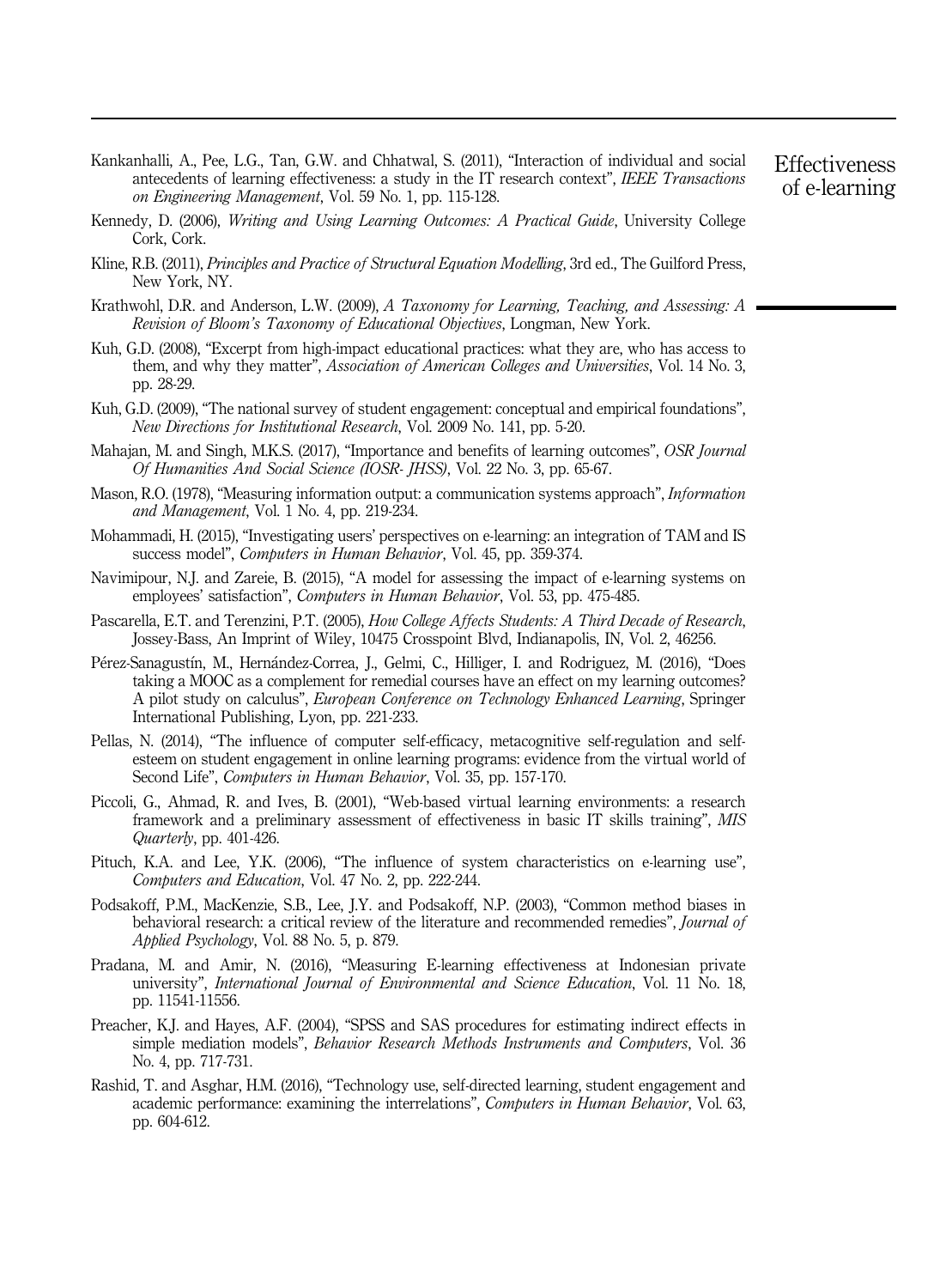- Renaud, K. and Van Biljon, J. (2008), "Predicting technology acceptance and adoption by the elderly: a qualitative study", *Proceedings of the 2008 Annual Research Conference of the South African Institute of Computer Scientists and Information Technologists on IT Research in Developing Countries: Riding the Wave of Technology*, ACM, Wilderness, pp. 210-219.
- Research and Market (2018), "Global E-learning market 2018-2023: market is expected to reach \$65.41 billion", available at: https://www.prnewswire.com/news-releases/global-e-learning-market-2018-2023-market-is-expected-to-reach-6541-billion-300591856.html (accessed 20 March 2018).
- Reychav, I. and McHaney, R. (2017), "The relationship between gender and mobile technology use in collaborative learning settings: an empirical investigation", *Computers and Education*, Vol. 113, pp. 61-74.
- Robbins, S.B., Lauver, K., Le, H., Davis, D., Langley, R. and Carlstrom, A. (2004), "Do psychosocial and study skill factors predict college outcomes? A meta-analysis", *Psychological Bulletin*, Vol. 130 No. 2, pp. 261-288.
- Rodrigues, H., Almeida, F., Figueiredo, V. and Lopes, S.L. (2019), "Tracking e-learning through published papers: a systematic review", *Computers and Education*, Vol. 136, pp. 87-98.
- Rovai, A.P. and Baker, J.D. (2005), "Gender differences in online learning: sense of community, perceived learning, and interpersonal interactions", *Quarterly Review of Distance Education*, Vol. 6 No. 1, p. 31.
- Sarstedt, M., Ringle, C.M., Smith, D., Reams, R. and Hair, J.F., Jr (2014), "Partial least squares structural equation modeling (PLS-SEM): a useful tool for family business researchers", *Journal of Family Business Strategy*, Vol. 5 No. 1, pp. 105-115.
- Schwarz, A., Rizzuto, T., Carraher-Wolverton, C., Roldán, J.L. and Barrera-Barrera, R. (2017), "Examining the impact and detection of the urban legend of common method bias", *ACM SIGMIS Database: The Database for Advances in Information Systems*, Vol. 48 No. 1, pp. 93-119.
- Sedrakyan, G., Malmberg, J., Verbert, K., Järvelä, S. and Kirschner, P.A. (2020), "Linking learning behavior analytics and learning science concepts: designing a learning analytics dashboard for feedback to support learning regulation", *Computers in Human Behavior*, Vol. 107, p. 105512.
- Shanon, E. and Weaver, W. (1949), *The Mathematical Theory of Information*, University of Illinois Press, Urbana, IL.
- Shin, W.S. and Kang, M. (2015), "The use of a mobile learning management system at an online university and its effect on learning satisfaction and achievement", *The International Review of Research in Open and Distributed Learning*, Vol. 16 No. 3, pp. 110-130.
- Sinha, T. and Cassell, J. (2015), "Connecting the dots: predicting student grade sequences from bursty MOOC interactions over time", *Proceedings of the Second (2015) ACM Conference on Learning@ Scale*, ACM, New York.
- Sun, J.C.Y. and Rueda, R. (2012), "Situational interest, computer self-efficacy and self-regulation: their impact on student engagement in distance education", *British Journal of Educational Technology*, Vol. 43 No. 2, pp. 191-204.
- Tabachnick, B.G. and Fidell, L.S. (2007), *Using Multivariate Statistics*, Allyn and Bacon/Pearson Education, Boston, MA.
- Van Dinther, M., Dochy, F. and Segers, M. (2011), "Factors affecting students' self-efficacy in higher education", *Educational Research Review*, Vol. 6 No. 2, pp. 95-108.
- Wagner, N., Hassanein, K. and Head, M. (2010), "Computer use by older adults: a multi-disciplinary review", *Computers in Human Behavior*, Vol. 26 No. 5, pp. 870-882.
- Walczak, S. and Taylor, N.G. (2018), "Geography learning in primary school: comparing face-to-face versus tablet-based instruction methods", *Computers and Education*, Vol. 117, pp. 188-198.